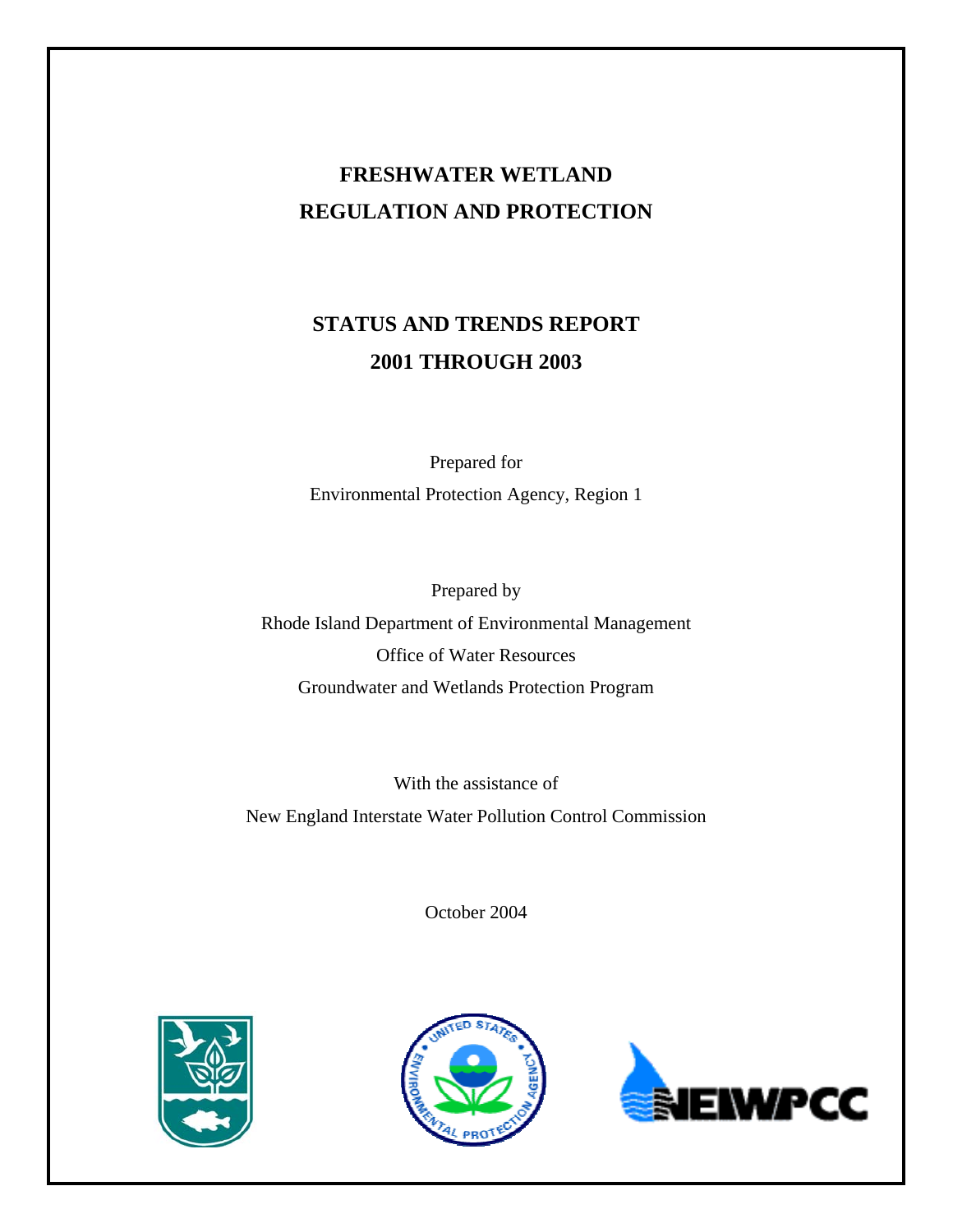# **FRESHWATER WETLAND REGULATION AND PROTECTION**

# **STATUS AND TRENDS REPORT 2001 THROUGH 2003**

#### **TABLE OF CONTENTS**

| List of Tables                               | 3  |
|----------------------------------------------|----|
| <b>Executive Summary</b>                     | 4  |
| Introduction                                 | 4  |
| <b>Regulatory Program</b>                    | 4  |
| Implementation of Task Force Recommendations | 4  |
| Permits Granted                              | 4  |
| Permitted Losses and Gains                   | 6  |
| Permit Streamlining Initiatives              | 6  |
| Permit Compliance                            | 7  |
| Compliance and Inspection                    | 8  |
| <b>Regulatory Revisions</b>                  | 10 |
| <b>Federal Policy</b>                        | 10 |
| Outreach and Education                       | 10 |
| Restoration                                  | 11 |
| <b>Wetland Acquisition</b>                   | 12 |
| Mapping                                      | 13 |
| Monitoring and Assessment                    | 14 |
| <b>Local Protection Projects</b>             | 15 |
| Conclusion                                   | 15 |
| For More Information                         | 16 |
| References                                   | 17 |
| Appendix A                                   | 18 |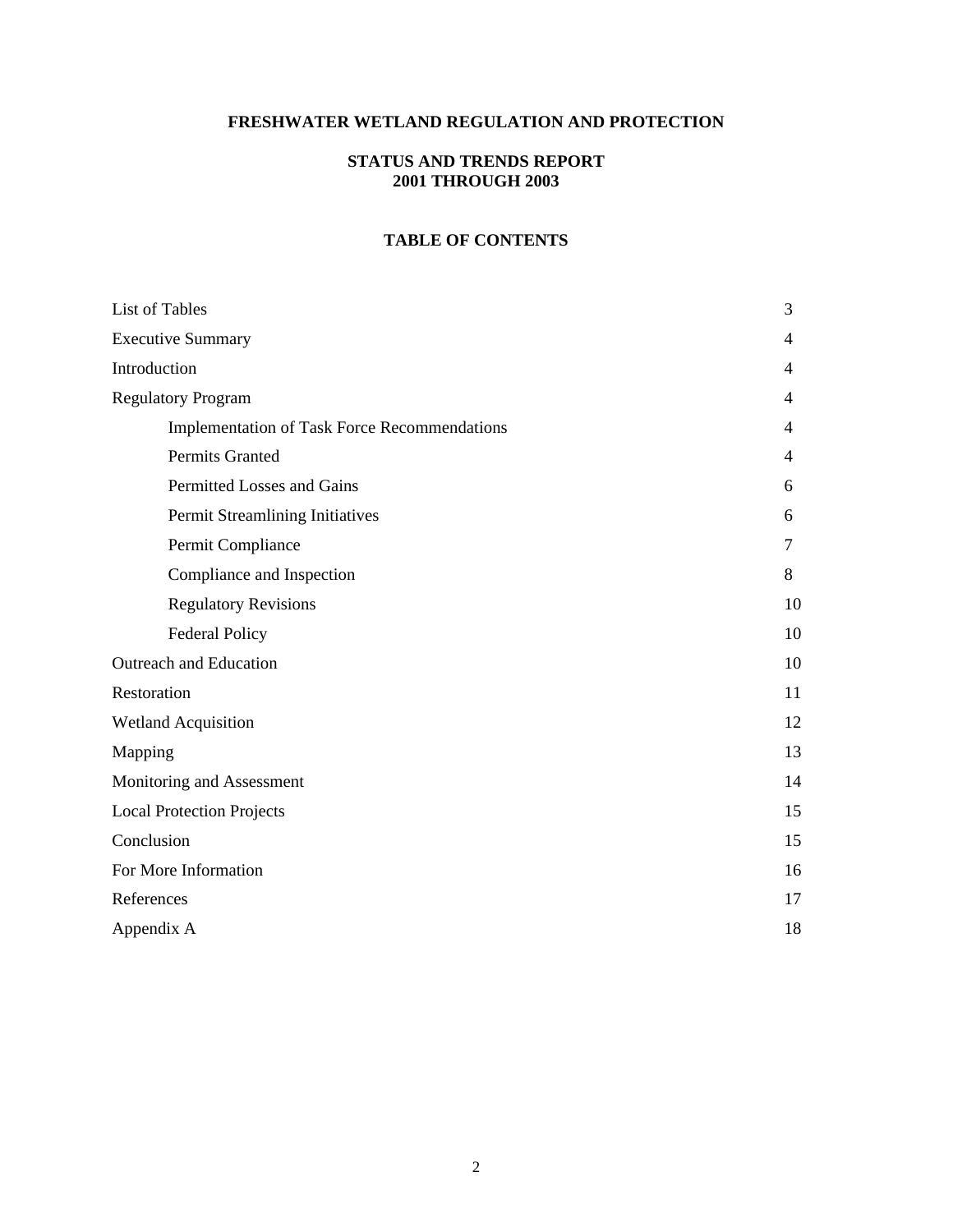# **LIST OF TABLES**

| Table 1. Freshwater wetland permits granted by DEM in 2001 through 2003   | $\overline{4}$ |
|---------------------------------------------------------------------------|----------------|
| Table 2. Estimate of freshwater wetland losses and gains permitted by DEM | 6              |
| Table 3. Permitted wetland and water losses statewide                     | 6              |
| Table 4. Freshwater wetlands complaints and enforcement actions           | 8              |
| Table 5. Areas of unauthorized alteration and restoration (acres)         | 8              |
| Table 6. Wetland acquisition by DEM in 2002 & 2003                        | 13             |
| Table 7. Recommended mapping options, imagery, and project costs          | 14             |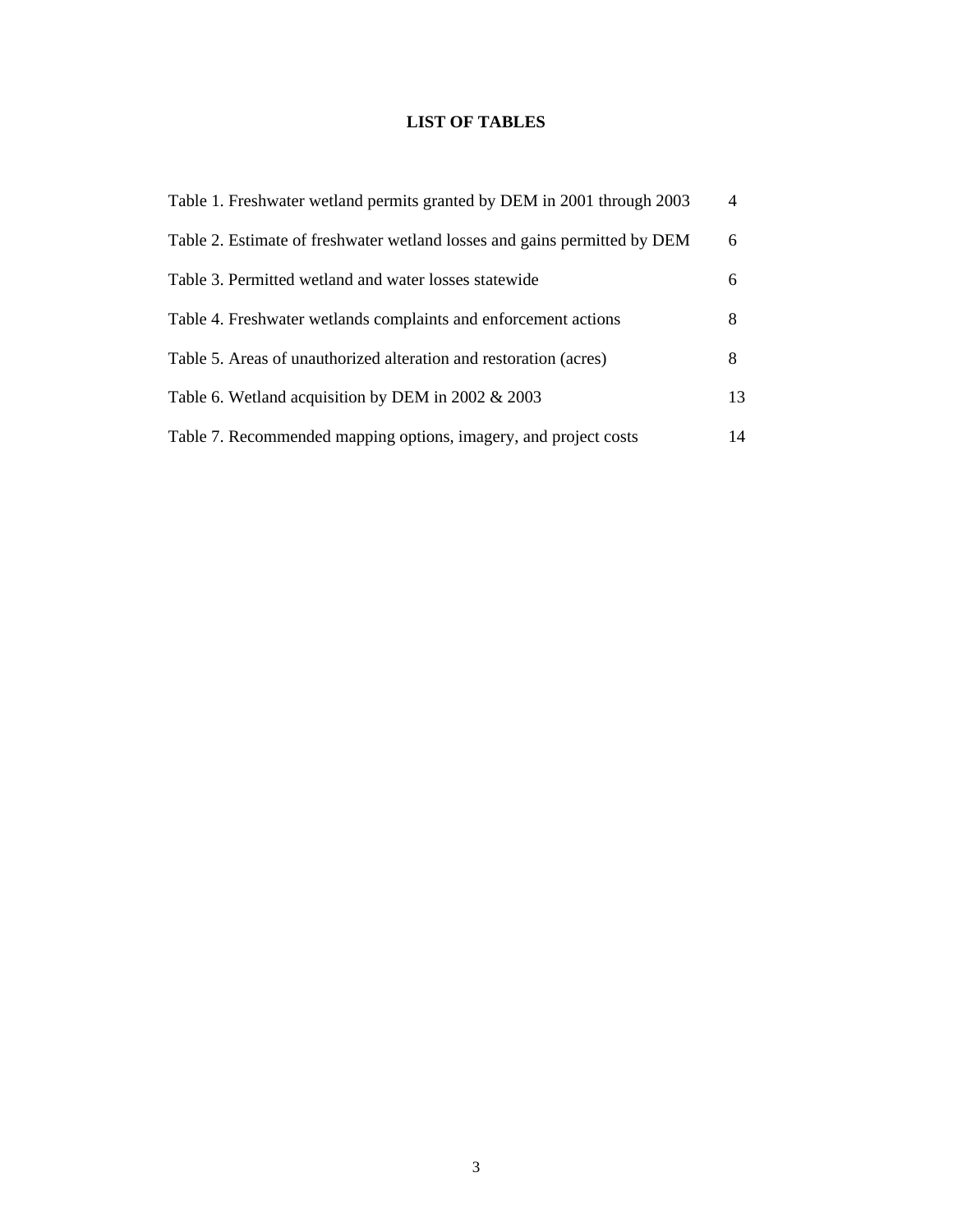#### **EXECUTIVE SUMMARY**

The Department of Environmental Management (DEM) working with partners and supported by EPA, Region 1 and NEIWPCC has continued to build a comprehensive wetlands protection program by administering and enforcing the RI Freshwater Wetlands Act, implementing regulatory, policy, and administrative recommendations from the Wetland Task Force Final Report (2001); building on successful outreach projects; completing the first watershed-based wetland restoration plan (Golet et al. 2002); and initiating a wetland monitoring strategy.

The Freshwater Wetland Program granted 978 permits during 2001 through 2003, the majority for residential development. A net loss of 4.1 acres of freshwater wetland was permitted. The DEM Wetland Compliance Program received an average of 513 complaints annually and completed 325 enforcement actions during the 3-year reporting period. The Wetland Compliance Program recorded 23 acres of unauthorized alteration of freshwater wetlands, including rivers and streams and 31 acres of unauthorized alteration of perimeter, riverbank and floodplain wetlands. During the reporting period, the Coastal Resources Management Council (CRMC) also regulated alterations of freshwater wetlands seaward of the jurisdictional boundary implemented in 1999.

# **INTRODUCTION**

This report provides a summary of freshwater wetland permitting and enforcement statistics for the years 2001 through 2003, as well as regulatory, outreach and protection projects and activities completed during the years 2002 and 2003.

### **REGULATORY PROGRAM**

#### **Implementation of Wetland Task Force Recommendations**

The Wetland Task Force met in 2000-2001 to investigate and recommend statutory, regulatory, and administrative changes to help streamline wetland permitting. Task Force members represented a wide range of interests including federal, state and local government, the Governor's Office, the Legislature, builders, realtors, consultants, nonprofit organizations, and scientists. Implementation of the Task Force recommendations continued to be a priority for DEM during this reporting period. The group met again in January 2002 and during the first few months of 2004, when members were updated on the status of implementation of recommendations and most recently asked to review the draft Phase 2 rule changes and the draft Wetland BMP Manual.

#### **Permits Granted**

In 2001 through 2003 the Wetlands Protection Program issued 338, 314, and 326 new permits respectively (Table 1). In each of the three years, 95 percent of the new permits were for projects involving insignificant alterations to wetlands. A total of 42 permits to alter wetland and four emergency alteration permits were granted during this period. The 2001 rule amendment enabling private property owners to request permits for emergency alterations has not resulted in an increase in the number of requests. In total, seventeen applications were denied in 2001 through 2003.

As in prior years, the greatest number of new permits was for residential development, including new residential lots, modifications to already developed lots, residential subdivisions, and apartments or condominiums. Permits for the various types of residential development represented 54 to 60 percent of the permits issued in 2001 through 2003. There were 379 permits granted for residential lots alone in the three years, which represents 39 percent of the total permits granted in each year.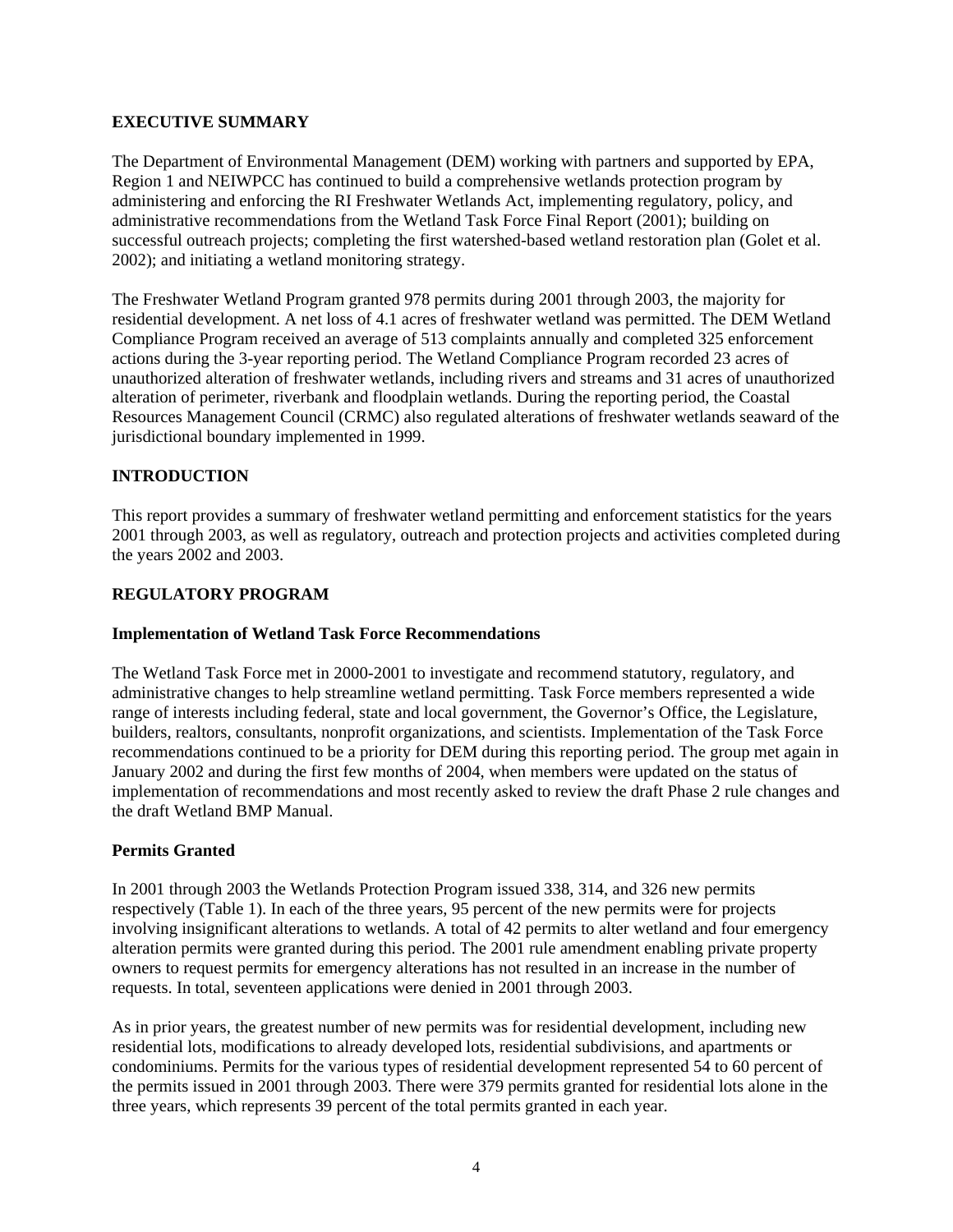| Table 1. Freshwater wetland permits granted by DEM in 2001<br>through 2003 (Foxpro, 2004). |                         |                                   |                          |                          |  |
|--------------------------------------------------------------------------------------------|-------------------------|-----------------------------------|--------------------------|--------------------------|--|
|                                                                                            |                         | <b>PERMIT &amp; PROJECT TYPES</b> |                          |                          |  |
| <b>Insignificant Alteration Permits</b>                                                    |                         |                                   |                          |                          |  |
|                                                                                            | 2001                    | 2002                              | 2003                     | Total                    |  |
| Apartments/condos                                                                          | 10                      | 15                                | 17                       | 42                       |  |
| <b>Residential lots</b>                                                                    | 141                     | 115                               | 123                      | 379                      |  |
| Residential subdivisions                                                                   | 31                      | 39                                | 56                       | 126                      |  |
| Industrial subdivisions                                                                    | 1                       | $\overline{0}$                    | $\overline{4}$           | 5                        |  |
| Office/commercial                                                                          | 66                      | 57                                | 48                       | 171                      |  |
| School/church                                                                              | $\overline{4}$          | 11                                | $\overline{5}$           | 20                       |  |
| Parks/recreation                                                                           | $\overline{4}$          | $\overline{2}$                    | $\overline{5}$           | 11                       |  |
| Golf courses                                                                               | $\mathbf{1}$            | $\boldsymbol{0}$                  | $\boldsymbol{0}$         | 1                        |  |
| Road and bridge<br>construction                                                            | 6                       | 10                                | 8                        | 24                       |  |
| Driveways/access roads                                                                     | $\overline{2}$          | $\overline{2}$                    | $\mathbf{1}$             | 5                        |  |
|                                                                                            | 8                       | $\overline{5}$                    | $\overline{4}$           | 17                       |  |
| Trails, paths, footbridges,<br>sidewalks, and bike paths                                   |                         |                                   |                          |                          |  |
| Drainage and subdrains                                                                     | 17                      | $\overline{4}$                    | 13                       | 34                       |  |
| Utilities and wells                                                                        | 6                       | 10                                | 11                       | 27                       |  |
| Railways                                                                                   | $\mathbf{1}$            | $\overline{0}$                    | $\overline{0}$           | $\mathbf{1}$             |  |
| Dam repair project                                                                         | $\overline{2}$          | $\overline{2}$                    | $\mathbf{1}$             | $\overline{5}$           |  |
| New pond/pond excavation                                                                   | $\overline{2}$          | $\mathbf{1}$                      | $\overline{2}$           | $\overline{5}$           |  |
| Shoreline stabilization                                                                    | $\boldsymbol{0}$        | $\overline{5}$                    | $\boldsymbol{0}$         | $\overline{5}$           |  |
| River relocation                                                                           | $\mathbf{1}$            | 3                                 | $\Omega$                 | $\overline{4}$           |  |
| Dry hydrant                                                                                | $\overline{0}$          | 6                                 | $\overline{4}$           | 10                       |  |
| Docks and floats                                                                           | 3                       | $\mathbf{1}$                      | 3                        | $\overline{7}$           |  |
| Land clearing                                                                              | $\overline{0}$          | $\overline{0}$                    | $\mathbf{1}$             | $\mathbf{1}$             |  |
| Irrigation/water diversion                                                                 | $\boldsymbol{0}$        | $\mathbf 1$                       | $\boldsymbol{0}$         | 1                        |  |
| <b>Boat launch</b>                                                                         | $\mathbf{1}$            | $\mathbf{1}$                      | $\boldsymbol{0}$         | $\overline{2}$           |  |
| Restoration, fish ladder                                                                   | $\overline{0}$          | $\mathbf{1}$                      | $\overline{2}$           | 3                        |  |
| Unclassified projects                                                                      | 16                      | $\overline{7}$                    | $\overline{3}$           | 26                       |  |
| Subtotal                                                                                   | 323                     | 298                               | 311                      | 932                      |  |
|                                                                                            | <b>Permits to Alter</b> |                                   |                          |                          |  |
| Apartments/condos                                                                          | $\boldsymbol{0}$        | $\mathbf{1}$                      | $\boldsymbol{0}$         | 1                        |  |
| <b>Residential lots</b>                                                                    | 9                       | $\overline{7}$                    | $\overline{2}$           | 18                       |  |
| Residential subdivisions                                                                   | $\boldsymbol{0}$        | $\overline{0}$                    | $\overline{\mathcal{L}}$ | $\overline{\mathcal{L}}$ |  |
| Office/commercial                                                                          | 1                       | 3                                 | $\overline{2}$           | 6                        |  |
| Road and bridge                                                                            | $\mathbf{1}$            | $\mathbf{1}$                      | $\overline{3}$           | 5                        |  |
| Railway                                                                                    | $\boldsymbol{0}$        | $\mathbf{1}$                      | $\boldsymbol{0}$         | $\mathbf{1}$             |  |
| Golf course construction                                                                   | $\boldsymbol{0}$        | $\overline{0}$                    | $\mathbf{1}$             | $\mathbf{1}$             |  |
| River/stream relocation                                                                    | $\boldsymbol{0}$        | $\overline{0}$                    | $\mathbf{1}$             | $\mathbf{1}$             |  |
| Unclassified projects                                                                      | 3                       | $\mathbf{1}$                      | $\mathbf{1}$             | 5                        |  |
| Subtotal                                                                                   | 14                      | 14                                | 14                       | 42                       |  |
| <b>Emergency Permits</b>                                                                   |                         |                                   |                          |                          |  |
| All project types                                                                          | 1                       | 2                                 | 1                        | 4                        |  |
| <b>Total permits</b>                                                                       | 338                     | 314                               | 326                      | 978                      |  |
| Application denials                                                                        | $\overline{7}$          | 5                                 | 5                        | 17                       |  |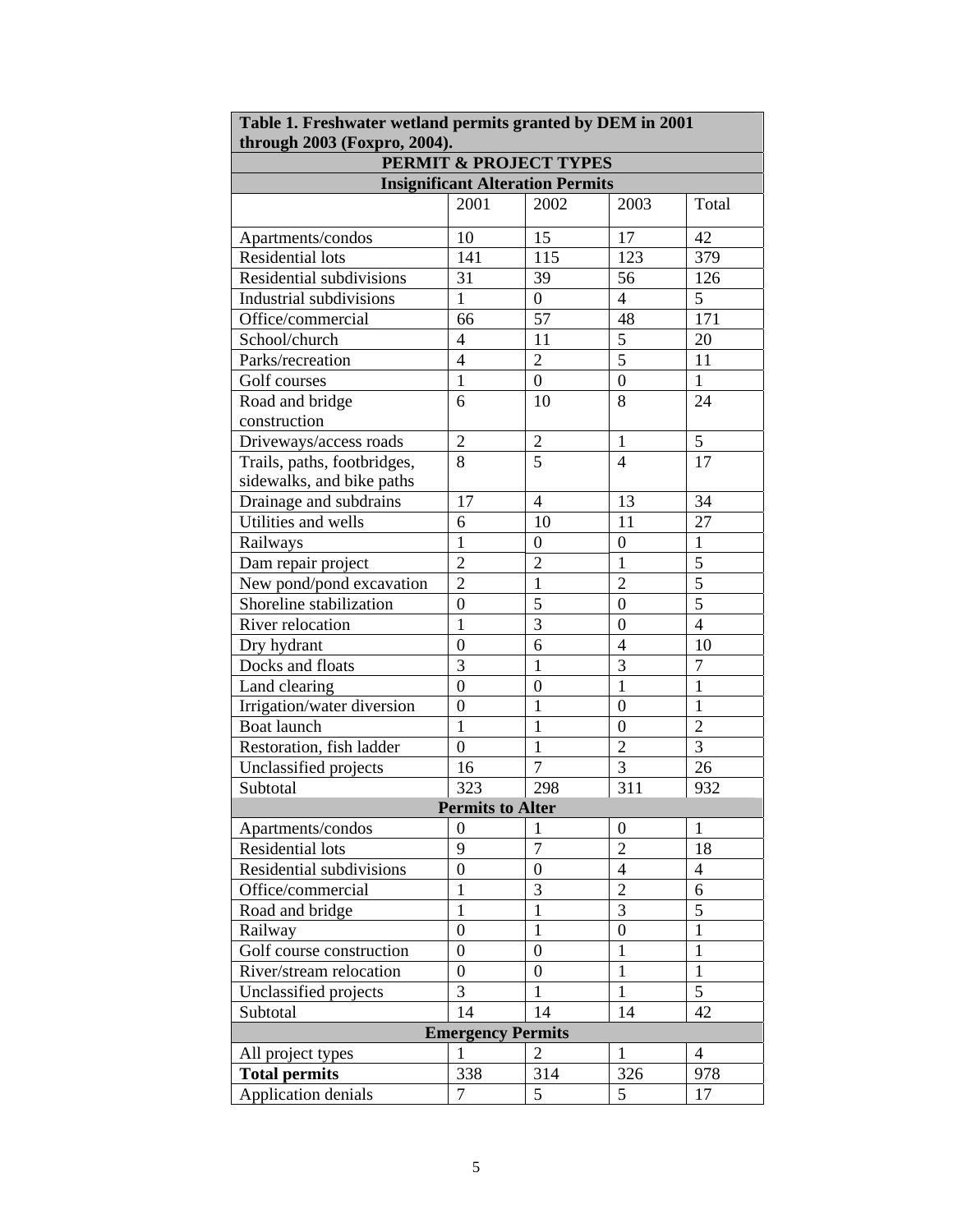There were fewer golf course projects and more linear recreation projects including trails and bikepaths permitted. These projects while promoting public access and recreational use of wetlands provide a challenge to protection of all wetland functions and values. Other complicated projects involved lands that were marginal for development.

#### **Permitted Losses and Gains**

DEM experienced some programmatic reporting inconsistencies regarding isolated wetlands beginning in 2001 and therefore, the 2001-2003 statistics (Table 2) must be considered an estimate of freshwater wetland losses and gains permitted by DEM. The majority of loss results from unavoidable alteration associated with crossings to otherwise developable upland (C. Horbert, personal communication, April 2004).

| Table 2. Estimate of freshwater wetland losses and gains permitted by<br>DEM (Foxpro, 2004) |                                  |                                 |                                 |  |
|---------------------------------------------------------------------------------------------|----------------------------------|---------------------------------|---------------------------------|--|
| Year                                                                                        | <b>Permitted Loss</b><br>(acres) | <b>PermittedGain</b><br>(acres) | <b>Net Loss/Gain</b><br>(acres) |  |
| 2001                                                                                        | 1.14                             | 0.27                            | $-0.87$                         |  |
| 2002                                                                                        | 0.65                             |                                 | $-0.65$                         |  |
| 2003                                                                                        | 0.10                             |                                 | $-0.10$                         |  |
| Total                                                                                       | .89                              | ገ 27                            | $-1.62$                         |  |

Since August 1999, CRMC has also been regulating activities within freshwater wetlands in the vicinity of the coast and reported the following losses over six permit decisions: 1.51 acres in 1999-2000; 0.16 acres in 2001; and 0.04 acres in 2002 (A. Silva and S. Feeley, personal communication, April 2003). The loss in 2000 was associated with construction of water quality basins in the Narrow River watershed. Some restoration of the impacted wetlands did take place (A. Silva, personal communication, April 2003).

The U.S. Army Corps of Engineers, New England Division data including both tidal and nontidal wetlands and waters under the authority of both DEM and CRMC, is also reported (Table 3).

| Table 3. Permitted wetland and water losses statewide (USACE, NED,<br>$2004$ ). |                                             |                                               |                                                   |  |  |
|---------------------------------------------------------------------------------|---------------------------------------------|-----------------------------------------------|---------------------------------------------------|--|--|
| Year                                                                            | <b>Permitted</b><br><b>NonTidal Wetland</b> | <b>Permitted Tidal</b><br><b>Wetland Loss</b> | <b>Permitted Loss Tidal</b><br>and NonTidal Water |  |  |
|                                                                                 | Loss (acres)                                | (acres)                                       | (acres)                                           |  |  |
| 2001                                                                            | 3.3                                         | 0.02                                          | 0.6                                               |  |  |
| 2002                                                                            | 0.6                                         | 0.2                                           | 0.6                                               |  |  |
| 2003                                                                            | 0.2                                         | 0.4                                           | 0.2                                               |  |  |
| Total                                                                           | 4.1                                         | 0.62                                          |                                                   |  |  |

#### **Permit Streamlining Initiatives**

DEM continued to implement important streamlining improvements to the permitting process, many directly related to Task Force recommendations, and others that were initiated internally.

- $\triangleright$  The administrative and technical reviews for wetland applications were consolidated into a single process, thereby reducing application processing time and improving decision times;
- ¾ A senior level environmental scientist position was created which allowed reassignment of some tasks from the supervisors, thereby freeing them up to perform other tasks;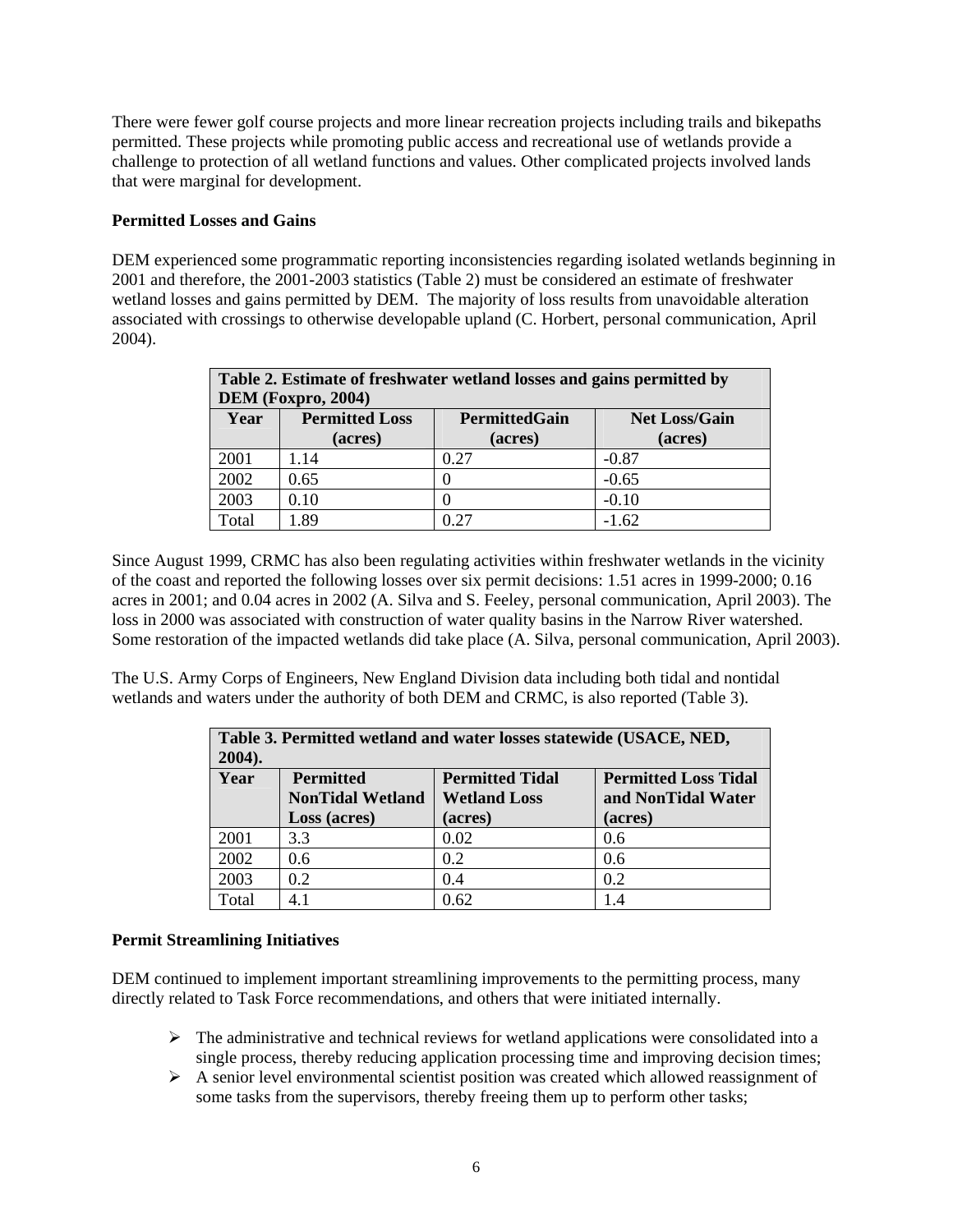- $\triangleright$  Engineering reviews were curtailed for some limited projects and the engineering is accepted based on the preparer's work product and representations made in the application.
- $\triangleright$  A Memorandum of Agreement amendment was executed with CRMC (Sept. 2003) creating a coordinated application review process for those limited situations where dual jurisdiction remains. The coordinated process provides applicants the option of applying to CRMC to obtain necessary wetlands permits from both agencies. The agencies agree to coordinate their reviews thereby ensuring efficient permitting;
- $\triangleright$  Pre-application meetings continued to be an emphasis for the Wetlands Protection Program and the Office of Technical and Customer Assistance (OTCA). Wetland supervisors and Chiefs from the both Wetlands and OTCA regularly meet with prospective applicants to discuss project alternatives and application requirements before they are submitted to DEM. This helps applicants understand the Rules and helps avoid and minimize impacts to wetlands.

Finally, DEM has undertaken an innovative approach to the development and permitting of beneficial projects through the creation of a Water Quality/Wetland Restoration Team. The goals of the Team are to streamline permitting for beneficial projects, help to ensure that the projects are successful and achieve environmentally beneficial results, and to strengthen partnerships between project proponents and DEM regulators.

### **Permit Compliance**

Ensuring permit compliance continues to be a challenge despite the continued emphasis on its importance. In 2002 and 2003 permitting staff conducted 132 and 103 permit compliance inspections and OCI completed 70 and 77. The inspections by permitting staff were triggered by start of work notices, renewal applications, proximity to other work, or some indication that there may be a problem on a site. OCI inspections were primarily in response to telephone complaints from the public.

Approximately 10-20% of all complaints to DEM are related to non-compliance of the 'limits of disturbance' (LOD) for construction of backyards and other property accessories that were not shown on original site plans, and therefore not permitted (R. Chateauneuf, personal communication, May 24, 2003). Oftentimes, new property owners have no knowledge of permit conditions. Other common noncompliance issues include:

- $\triangleright$  Administrative conditions are not met including recordation of permits in the land evidence records and transfers of permits with change of land ownership;
- ¾ Erosion controls are not properly placed or maintained;
- $\triangleright$  Permit conditions and engineering specifications are not followed including seasonal construction restrictions;
- $\triangleright$  Clearing beyond the limits of disturbance to river or stream edges;
- $\triangleright$  Detention basins are not constructed properly and not during the correct sequence of construction;
- $\triangleright$  Post construction maintenance commitments are not adhered to; and
- ¾ Plantings and buffer zone markers are not installed.

A new initiative on permit recordation compliance was implemented during the reporting period. Automated reminder letters are now generated and mailed to those who have not recorded their permits within the specified time. In addition, an outreach flyer was produced and is enclosed with permits. Permit recordation has increased from less than 50% prior to March 2002 to 89% as of January 2004 as a result of these steps (R. Chateauneuf, personal communication, January 27, 2004).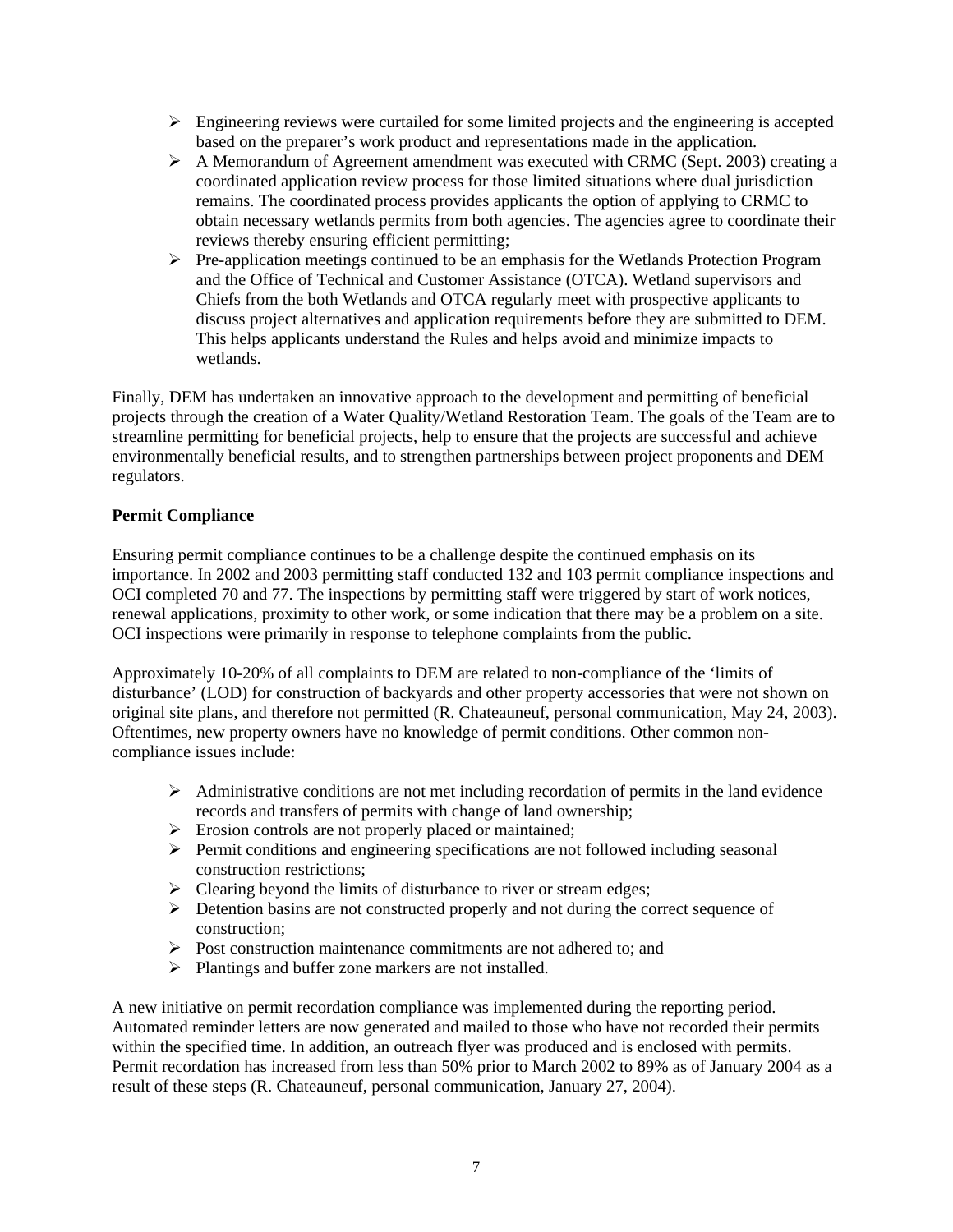### **Compliance and Inspection**

The DEM Wetland Compliance Program responds to complaints received from the public and investigates unauthorized alterations such as cutting, clearing, grading, filling, excavating, and construction. The Wetland Compliance Program receives approximately 500 wetland complaints each year. Nearly half of the complaints received in 2002 were unfounded, which inevitably takes time away from other investigations and actions. Complaint investigation is time-consuming and complex due to the varied nature of wetlands, land conditions, land ownership and regulatory requirements. Table 4 summarizes the number of complaints received, actions taken, and penalties collected during the past three years.

| Table 4. Freshwater wetlands complaints and enforcement actions (OCI, 2001-2003). |                                  |         |         |  |  |  |
|-----------------------------------------------------------------------------------|----------------------------------|---------|---------|--|--|--|
| 2003<br>2001<br>2002                                                              |                                  |         |         |  |  |  |
| <b>Complaints</b>                                                                 |                                  |         |         |  |  |  |
| Complaints received                                                               | 524                              | 526     | 489     |  |  |  |
| Number (and percent) of unfounded complaints                                      | 112(21)                          | 243(46) | 119(24) |  |  |  |
| Number of investigations                                                          | 554                              | 477     | 446     |  |  |  |
| Total inspections                                                                 | 901                              | 943     | 922     |  |  |  |
| <b>Actions</b>                                                                    |                                  |         |         |  |  |  |
| Informal actions                                                                  | 107                              | 82      | 71      |  |  |  |
| Formal actions                                                                    | 23                               | 25      | 17      |  |  |  |
| Total actions                                                                     | 130                              | 107     | 88      |  |  |  |
| <b>Penalties collected</b>                                                        | \$16,005<br>\$63,850<br>\$26,828 |         |         |  |  |  |

Informal actions do not result in an enforceable order or assessment of a penalty. For the most part, these actions include warning letters, letters of noncompliance, and Notices of Intent to Enforce. Formal actions are usually in the form of a Notice of Violation (NOV) that are recorded in the land evidence records. Such actions advise the respondent of the alleged facts surrounding the case, the statutes and regulations that are alleged to have been violated, the requirements to meet compliance and usually include an administrative penalty.

The Compliance Program tracks the area of unauthorized alteration of wetland and the area that is restored once the alteration is halted (Table 5). The most common unauthorized alterations are clearing and grubbing. As a result, most restoration that is required entails allowing an area to revegetate. There are cases where more serious violations occur, which require fill removal and extensive restoration planting. (OCI Annual Accomplishment Summary, 2001).

| Table 5. Areas of unauthorized alteration and restoration (acres) (OCI, $2001 - 2003$ ). |      |      |      |  |
|------------------------------------------------------------------------------------------|------|------|------|--|
| <b>Unauthorized alterations</b>                                                          | 2001 | 2002 | 2003 |  |
| Wetland, including rivers and streams                                                    | 5.0  | 6.4  | 11.2 |  |
| Perimeter, riverbank, and floodplain wetland                                             | 9.6  | 12.9 | 8.1  |  |
| <b>Restoration</b>                                                                       |      |      |      |  |
| Wetland                                                                                  | 2.7  | 3.6  | 2.3  |  |
| Perimeter, riverbank, and floodplain wetland                                             | 3.4  | 5.5  | 4.4  |  |

A total of 53 acres of wetland were altered by clearing, grubbing, filling or draining without a permit during the years 2001 through 2003. Twenty-two acres of wetland were reported restored. The restored acreage may correlate with violations from previous years because of the time it takes to enforce and complete restoration. This data reinforces the importance of permit and complaint inspections to help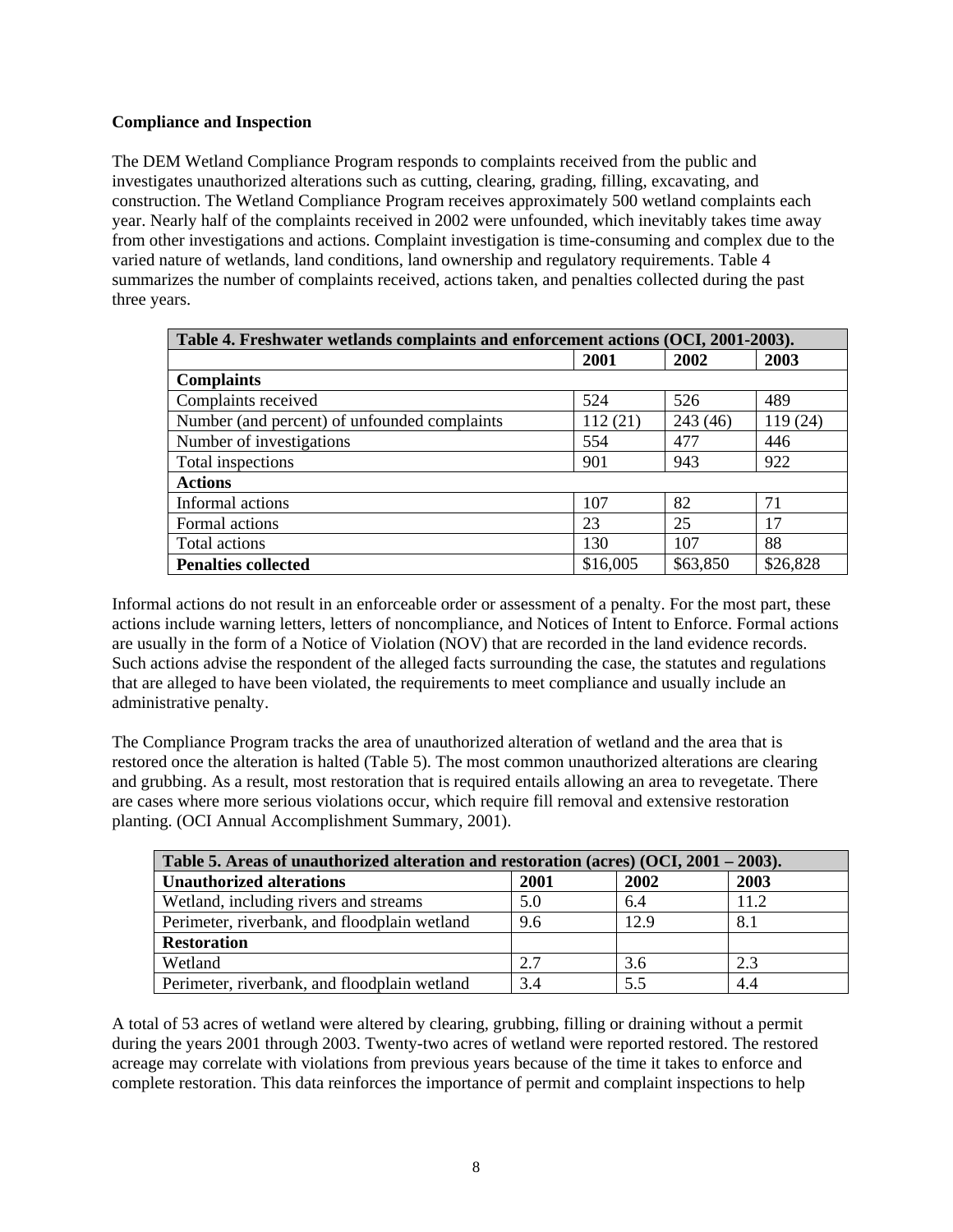reduce unauthorized alterations. It is difficult to assess the impact of the temporary loss of wetland functions while an area is revegetating.

During 2001, one of the major compliance accomplishments was the resolution of several longstanding and large violations through major restorations. (OCI Annual Accomplishment Summary, 2001). Again in 2002, the Wetland Compliance Program settled several major cases, one included 14 separate violations of clearing, grading, filling, and excavation by a private developer in Narragansett. Twenty-two thousand square feet Forested, Shrub, and Perimeter wetland were altered. The developer was required to remove all fill, create wetlands, replant and restore wetlands and pay a \$30,000 penalty. (OCI Annual Accomplishment Summary, 2002).

In January of 2003 new *Administrative Inspection Guidelines* were adopted Department-wide. These guidelines require that DEM seek landowner permission to inspect their property for possible wetland violations. These new requirements have made it difficult for DEM to complete necessary fieldwork in certain cases because inspectors could not gain timely access to private property.

Also in 2003, several important court cases were decided, most notably is the DEM versus Eleanor V. Davis case, which had been ongoing since 1987. The original court order from 1987 was amended in 2003 to provide for creation of wetlands on the property. By November 2003 approximately one-half of the restoration had been completed including the removal of millions of tires. The remainder is scheduled to be completed by September 2004. This site was targeted, not only by DEM, but also by the EPA as a Superfund site. This case represents a large effort in terms of hours invested by DEM.

Another large case settled in 2003 was against Ashford Holmes, LLC for clearing, grading, filling, and construction within Perimeter Wetland on eight separate properties. The Wetland Compliance Program executed a consent agreement to resolve the violations by restoration and received a reduced penalty fine of \$8,300 from the property owner. (OCI Annual Accomplishment Summary, 2003).

Finally, during the reporting period and as part of the proactive restoration-planning project, a study was conducted of 26 sites where restoration of wetland had been conducted through enforcement actions (Cavallaro and Golet, 2002). The following paragraph taken from the executive summary of that report summarizes the conclusions of the study.

"Twenty-three of the 26 restoration sites we visited had wetland hydrology and hydrophytic vegetation and were performing at least one wetland function. Wetland types created (typically wet meadow or marsh) usually differed from pre-alteration types (predominantly forested wetland). At nearly half of the sites, high-density residential, commercial, or industrial development was the dominant type of land use within the 500 ft. Most sites appeared to be capable of providing a water quality improvement function and valuable open space. Most sites also provided habitat for wetland-dependent wildlife, although surrounding land use practices often limited the quality of that habitat. Fewer sites provided downstream flood control, production export, or shoreline stabilization. Invasive plant species (*Phragmites australis* or *Lythrum salicaria*) were present at 52% of the restoration sites. Invasives were present more often at restoration sites surrounded by an abundance of high-density development. Ground cover of invasives ranged from less than 5% to more than 75%, and tended to increase with the age of the restoration"

Cavallaro and Golet (2002) also reported on trends in enforcement actions during the almost 30 years the Act has been in place based on their review of over 400 files. They found that the number of complaints increased in each of the three decades from 1971 to 2000, from 1,026, to 2,150, to 4,693 complaints. In order to manage this workload, the compliance program created different levels of review and response.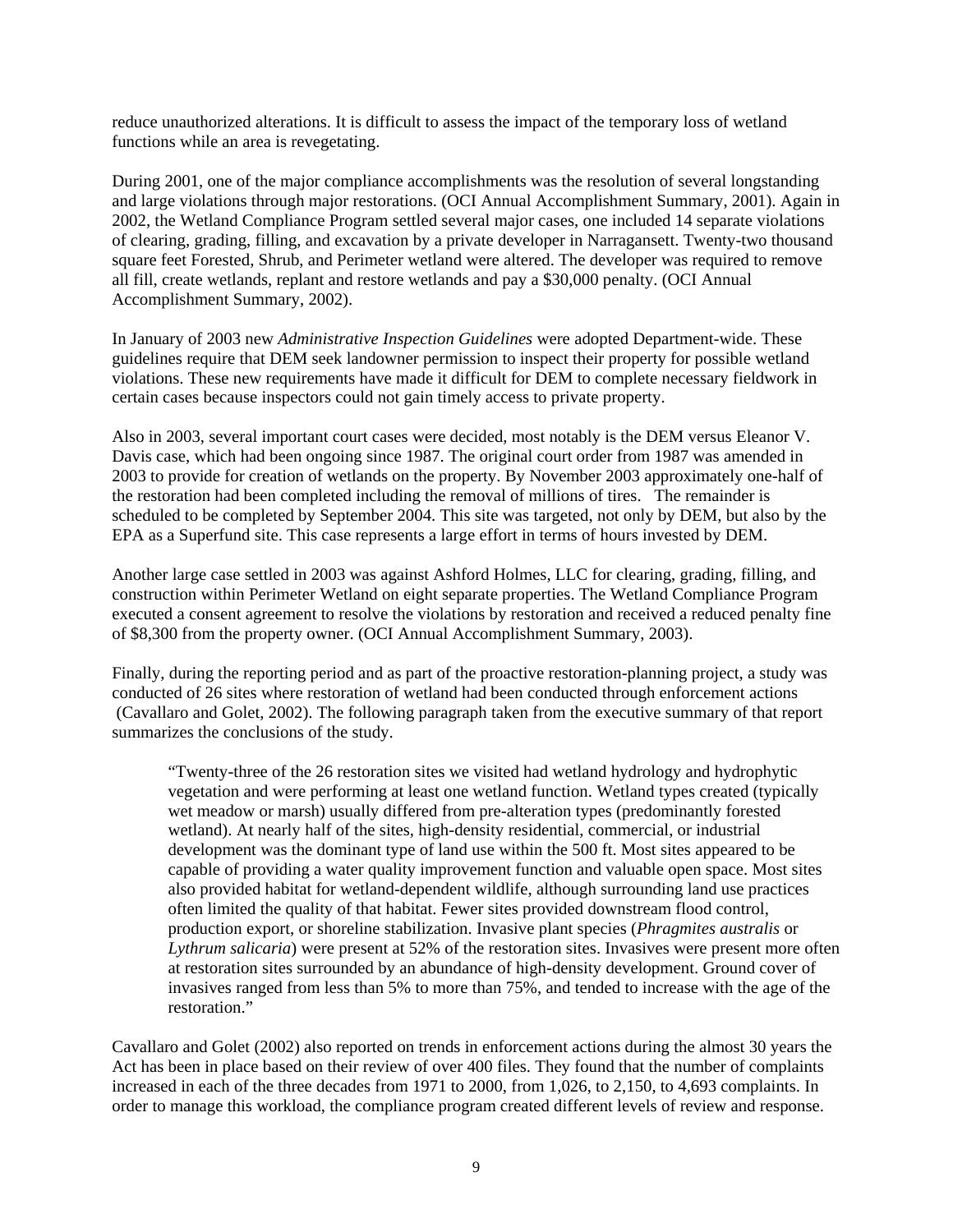Based on the files reviewed, the number of restoration orders required varied from less than 31%, to 70%, to 48% in the three decades. Sixty seven percent, 83% and 75% of the restorations performed were in compliance with the restoration orders in the three decades. Compliance staff visited the restoration sites from zero to 10 times in order to ensure restoration compliance; two to five staff visits were required for the majority of the sites.

## **Regulatory Revisions**

An outline and three drafts of the Phase 2 rule revisions were completed during the reporting period. The first and second drafts were developed and reviewed internally in 2002 and 2003. The third draft was reviewed internally and with the CRMC and the Wetland Task Force in January through March 2004. The third draft rules, while primarily structural and organizational, will include some added provisions and procedural revisions aimed at improving application processing. One objective of the structural changes is to make the rules more transparent to all users. The draft rules emphasize the importance of wetland functions and values up front in the findings section; include an 'umbrella rule' that describes the prohibitions and approvals that are available; introduces a rule with requirements that relate to all applications, including site plan requirements and field requirements; simplifies the fees by eliminating the square foot additives; and introduces rules for each of the major application types, with specific requirements and review criteria. Numerous valuable comments from the Wetland Task Force and the permitting and compliance staff are now being reviewed and evaluated. The next step will be a public notice with an opportunity for public hearing and further comment.

In response to questions raised by stakeholders and the legislature, wetland policy staff completed research and analysis of dam safety projects and aquatic weed control permitting authorities and procedures in preparation for future rule revisions.

# **Federal Policy**

The U. S. Supreme Court issued a decision (Jan. 9, 2001), Solid Waste Agency of Northern Cook County v. U.S. Army Corps of Engineers (SWANCC) that changed and limited the way isolated, nonnavigable, intrastate waters that are used as habitat for migratory birds are regulated under the Clean Water Act. The SWANCC decision did not directly influence the way wetlands are regulated in Rhode Island because of the comprehensive state wetland law. Regardless, the Department responded to the Advanced Notice of Proposed Rulemaking on the Clean Water Act definition of waters (April 16, 2003) objecting to any retreat from federal protection of the nation's waters, including wetlands.

# **OUTREACH AND EDUCATION**

Outreach continued to be an important focus during the reporting period. The majority of the outreach activities are in support of the regulatory program, in order to help explain and clarify the Rules and the application requirements. Other projects also support general wetland education, protection and restoration, many of which were a direct result of Task Force recommendations (2001).

Building on the success of the Open House in 2000 and workshops in 2001, fact sheets and other materials were also used for the May 2002 Open House. The Open House was expanded to include more stations and a PowerPoint presentation, *Wetlands: Diversity, Functions, and Values* (Golet and Ely, 2002) was developed, presented, and very well received.

In 2003, instead of a third Open House, the wetland managers, supervisors, and staff, as well as EPA participated in the Rhode Island Builder's Association Home Show at the RI Convention Center for the first time. The program staffed a 10 by 10 foot booth for five days and distributed over 2,000 pieces of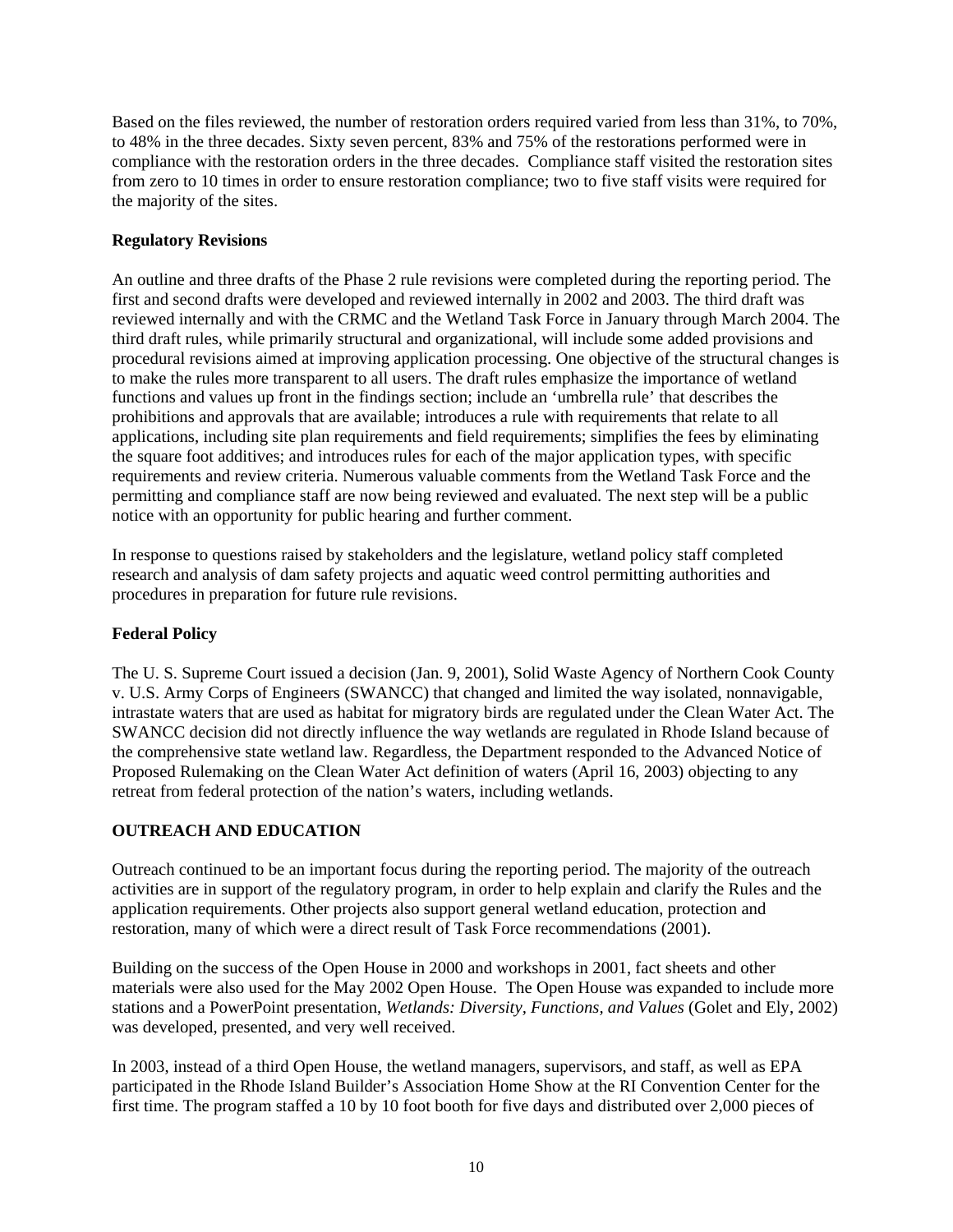information. The Home Show drew over 30,000 people and provided a new opportunity to showcase wetland protection.

The primary outreach project during this reporting period has been the ongoing development of the draft *Wetland Best Management Practices Manual*. The objective of the Manual is to provide a better understanding of acceptable and wetland-friendly designs and practices that can be used when designing a project for submittal to DEM. The draft Manual includes avoidance and minimization techniques for specific project design types as well as broad topics that are applicable to any project. This Manual is being developed with a DEM technical team in response to suggestions emanating from the Task Force.

Other publications completed during the reporting period include the following:

- $\triangleright$  Guidance for Dry Hydrant applicants, including fire districts and municipalities;
- $\triangleright$  A flyer that illustrates the importance of communication between developers, contractors, realtors, and new homeowners to ensure compliance with permit conditions and protection of wetlands;
- ¾ An illustrated *Wetland Functions and Values* brochure; and
- ¾ A *Wetlands are Worth It* flyer with contact information, a description of the Wetlands Program, and the reasons to protect wetlands.

Wetland managers, supervisors, and staff also completed presentations to the RI Rivers Council, the RI Association of Conservation Commissions, and the State of Vermont Wetland program. It is difficult to assess the effectiveness of the wetland outreach initiatives completed during the past three years. All materials and events have been very well received, however the application deficiencies rate remains and 40-60 percent and noncompliance with the Rules remains a significant wetland protection problem.

#### **RESTORATION**

The *Wetland Restoration Plan for the Woonasquatucket River Watershed* (Golet, et al, 2002) was completed in November 2002 and the website debuted in January of 2003. DEM, EPA, and URI in partnership with the Woonasquatucket River Watershed Council and officials from the six watershed cities and towns collaborated on the project. This study identified 77 potential wetland restoration sites and 239 potential buffer restoration sites. The sites were prioritized based on the ability, if restored, to perform one or more of the following wetland functions: flood abatement, water quality improvement, wildlife habitat, fish habitat, and heritage. Each site was ranked on its ability to perform each function and/or multiple functions. The website displays the *Wetland Restoration Plan*, databases of potential wetland and buffer restoration sites, and interactive mapping of the sites. The website can be viewed at: <http://www.state.ri.us/dem/programs/benviron/water/wetlands/wetplan.htm>.

Implementation of the Plan is being led the Woonasquatucket Watershed Council and the Woonasquatucket Watershed Restoration team, chaired by the Blackstone American-Heritage River Navigator, along with other federal, state, and local representatives. One team has met with town planners and Conservation Commission members to plan future projects. The team faces a huge challenge because over 90 percent of the potential wetland and buffer restoration sites are on private property.

Several restoration projects on public properties moved forward during 2002 and 2003 including Mountaindale Reservoir and Whipple Field; both located in Smithfield. The Woonasquatucket River Watershed Council was awarded a grant from the *Partnership for Narragansett Bay* for wetland and buffer restoration at Smithfield Department of Public Works, adjacent to the Mountaindale Reservoir. The restored wetland and buffer area will improve wetland functions and also provide important educational opportunities. There are three schools within one mile of this restoration site and the project is intended to be a demonstration for wetland restoration within the watershed.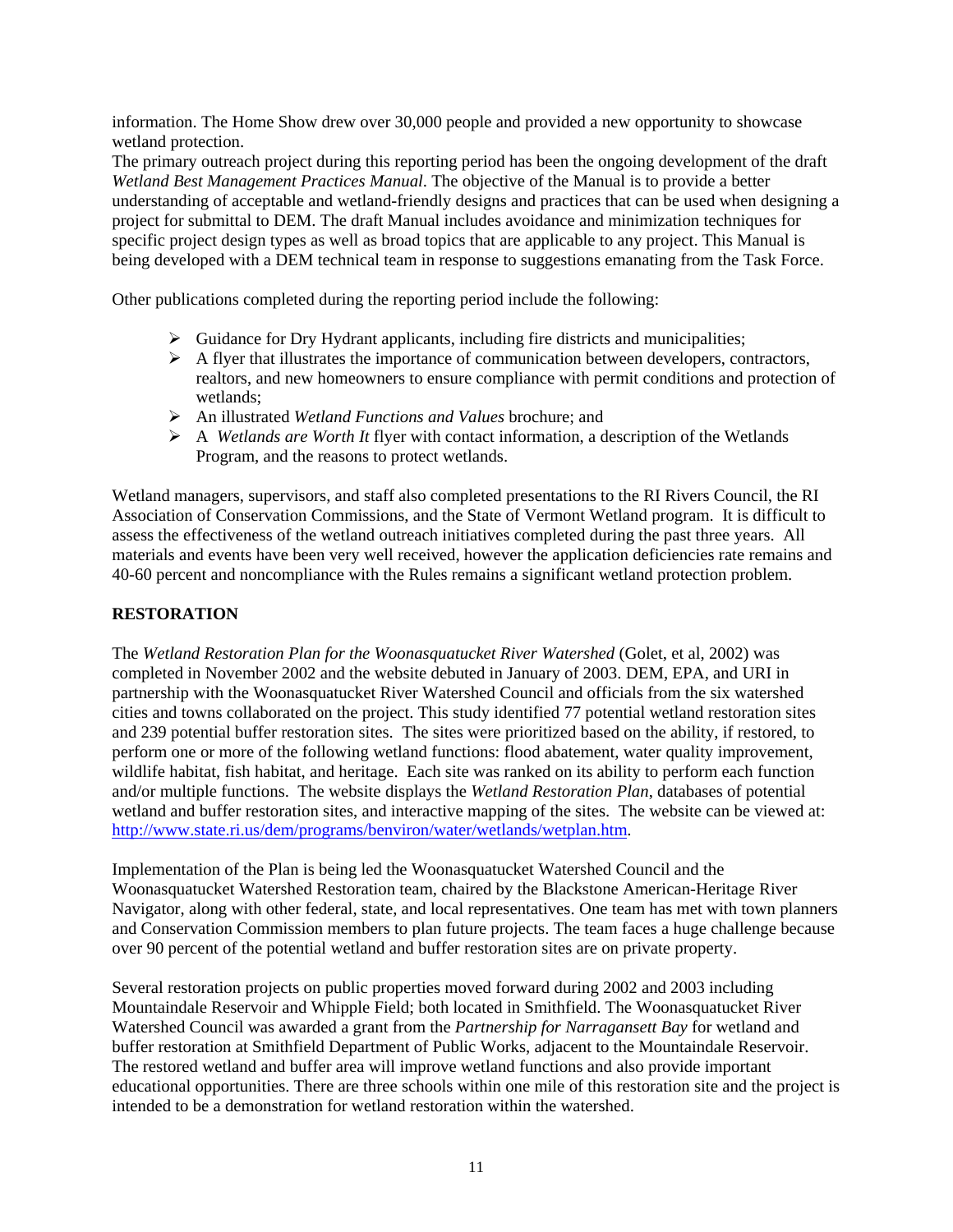Whipple Field is the site of several ball fields. Restoration at this site has increased the density and variety of vegetation along the Woonasquatucket River to create shade and protection for water quality and wildlife habitat. The Smithfield Conservation Commission secured funding from the *Wildlife Habitat Incentive Program* for this project. These projects and others were highlighted, along with details on the *Wetland Restoration Plan* and website in an article in the *Narragansett Bay Journal* Fall 2003 issue.

A large showcase wetland enhancement and restoration project was completed in July of 2003 at the site of the former Lonsdale Drive-In, along the Blackstone River in Lincoln. Funding for the project came primarily from the Army Corps of Engineers, with additional monies from DEM, the Rhode Island Corporate Wetlands Restoration Partnership, and the Rhode Island Habitat Restoration Team.

The Lonsdale site was originally a floodplain, which was developed as an outdoor drive-in movie theater in the early 1950's. Approximately 20 acres of the 37-acre site were paved to construct the drive-in that eventually closed in the early 1980's. In 1998, the State of Rhode Island purchased the site with the intention of restoring wetlands and riparian habitat. The restored Lonsdale site now includes a 7-acre wetland complex of forested, scrub/shrub, wet meadow, emergent and open water wetland, in addition to almost 10 acres of restored upland grassy area (J. McGinn, personal communication, May 4, 2004).

The Rhode Island legislature created the Coastal and Estuary Habitat Restoration Program and Trust Fund the purpose of which is to facilitate the design, planning, construction and monitoring of coastal and estuarine restoration projects by providing grants and technical assistance. The program is administered by CRMC with technical support from the RI Habitat Restoration Team. In 2002, grants totaling about \$250,000 supported the following freshwater wetland, salt marsh, and dune restoration projects:

- ¾ Lonsdale Drive-in Wetlands Restoration, Lincoln– RIDEM, \$153,000;
- ¾ Field's Point Marsh Restoration, Providence– Save The Bay, \$24,000;
- ¾ Narragansett Bay Seagrass Restoration Save The Bay/URI-GSO, \$29,000;
- ¾ Stillhouse Cove Salt Marsh Restoration City of Cranston, \$7,000;
- ¾ Palmer Avenue Salt Marsh Restoration Warren Land Conservation Trust, \$14,000;
- ¾ Mussachuck Creek Salt Marsh and Anadromous Fish Habitat Restoration;
- $\triangleright$  Barrington, RI Country Club, \$9,000; and
- ¾ Napatree Dunes Restoration, Westerly NOAA/Watch Hill Fire District, \$6,000.

The Program is currently soliciting for new grant requests and expects to obligate a similar amount of funds in the current state fiscal year (FY2005) (M. Higgins, personal communication, September 2004).

# **WETLAND ACQUISITION**

The DEM Office of Planning and Development Land Acquisition Program acquired 47 new properties totaling 3,598 acres during 2002 and 2003 and approximately 35 percent of the area is wetland (L. Primiano, personal communication, March 31, 2004). DEM partners with several agencies to acquire land, most notably the Audubon Society of Rhode Island and The Nature Conservancy, Rhode Island Field Office. With help from these associations, DEM is eligible for grant funds though the North American Wetlands Conservation Act (NAWCA) administered by the U.S. Fish and Wildlife Service. One million dollars was allocated to Rhode Island via NAWCA in 2001. Any land purchased with NAWCA funds must contain 50 percent or more wetland.

Several of the 2002 and 2003 land acquisitions are especially important to the protection of wetland values. At Conklin Land in Lincoln, 125 acres of forested habitat were acquired in 2002 as a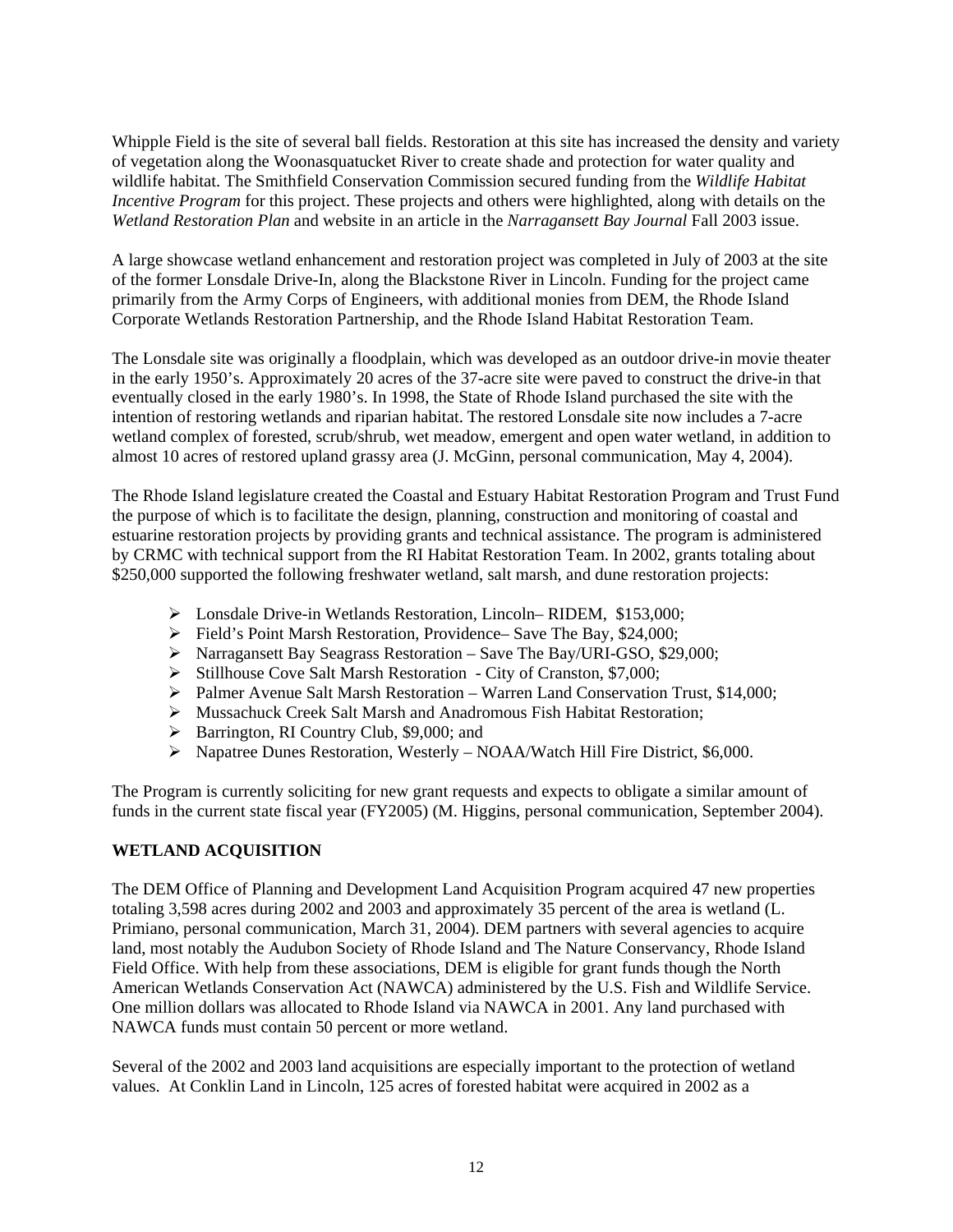conservation easement (R. Enser, personal communication, April 26, 2004). This parcel includes several streams that feed the Moshassuck River, which if protected, will help to maintain the high quality of

| Table 6. Wetland acquisition by DEM in 2002 & 2003 |  |  |  |
|----------------------------------------------------|--|--|--|
| (Jordan, personal communication, April 15, 2004).  |  |  |  |
| Area (acres)                                       |  |  |  |
| 12                                                 |  |  |  |
| 2                                                  |  |  |  |
| 45                                                 |  |  |  |
| 4                                                  |  |  |  |
| 67                                                 |  |  |  |
| 576                                                |  |  |  |
| 9                                                  |  |  |  |
| 0.8                                                |  |  |  |
| 2                                                  |  |  |  |
| 718                                                |  |  |  |
|                                                    |  |  |  |

water in this system within a highly developing part of the watershed. Also of interest was the acquisition of a conservation easement of a portion of Sneech Pond in Cumberland. This acquisition protects over 100 acres of upland habitat that borders the north side of the pond to protect the pond's shoreline and water quality.

## **MAPPING**

During the reporting period, the limitations of Rhode Island's wetlands maps (Miller, Golet, and August, 2001) were raised again by three user groups, and in two of the circumstances, lack of up to date accurate wetland maps has influenced wetland program development. Rhode Island has two primary wetland map sources: 1) USFWS National Wetland Inventory (NWI) 1:24,000 scale maps, based on 1975, 1:80,000 scale black and white imagery, with a minimum map unit of 1 to 3 acres; and 2) RIGIS 1:24,000 scale maps, based on 1988, 1:24,000 black and white imagery, with a minimum map unit of  $\frac{1}{4}$  acre.

Based on preliminary research, the lack of positionally accurate wetland maps limits Rhode Island's ability to undertake a wetland change analysis similar to that completed by the State of Massachusetts. The analysis is based on there being an accurate base map that the change can be measured from. Positional accuracy is especially important because the analysis is done by evaluating pixels within the wetland polygons and within the same area on a newer base map (C. Costello, personal communication, Jan. 29. 2004).

The EPA Regional office considered Rhode Island an excellent area to pilot a landscape scale wetland analysis because of the statewide wetland mapping and funds were allocated for this project. However, learning about the limitations of the RIGIS wetland maps influenced EPA to pilot the landscape assessment in Massachusetts instead.

Miller, Golet, and August recommended the following options, in priority order, for responding to the states wetland mapping needs (2001):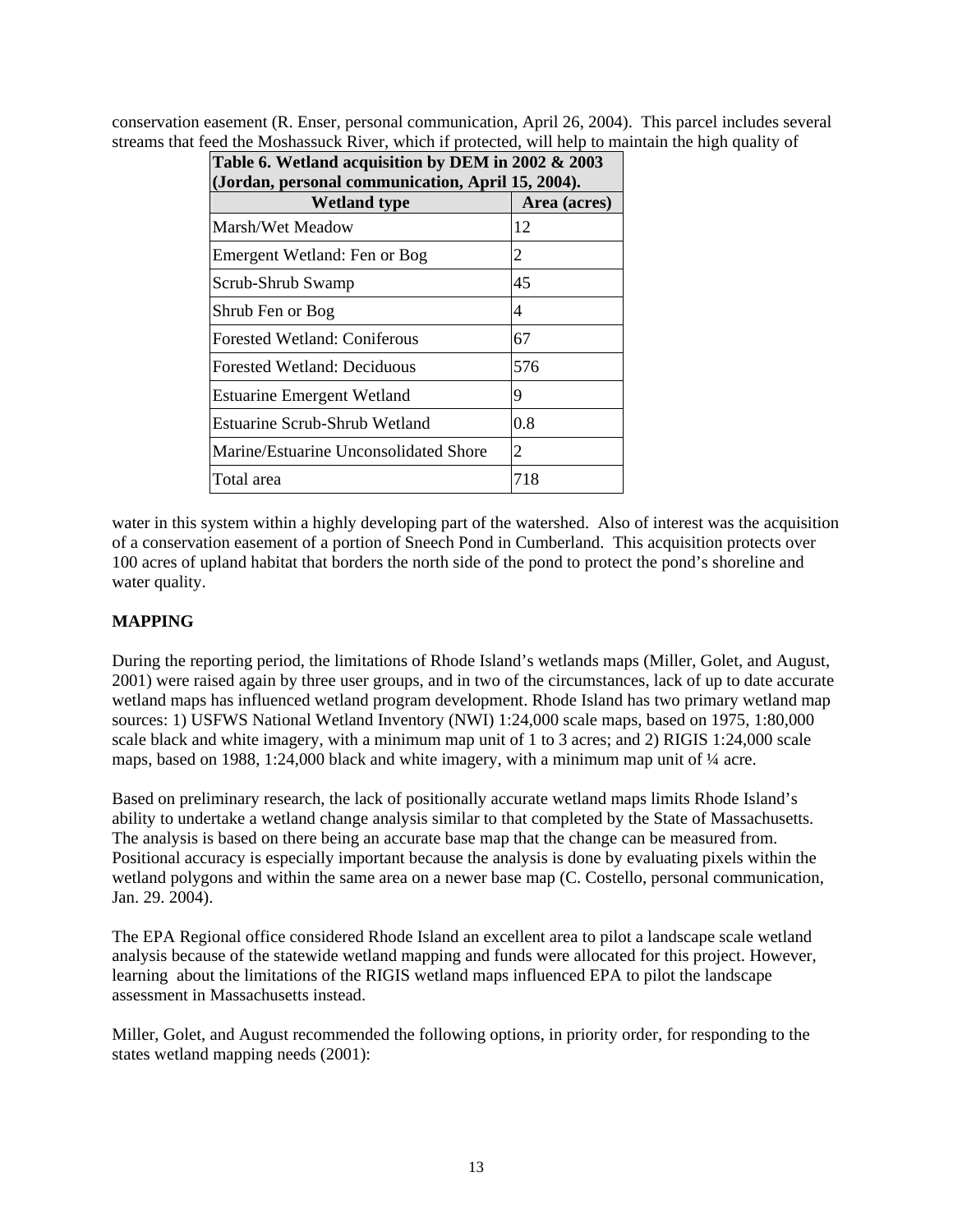During the reporting period, comments were solicited from the mapping experts who had been consulted during the 2001 study. The University of Massachusetts NRAG lab provided an estimate of \$700,000 using the priority, 1:12,000 scale CIR transparencies (I. Huber, personal communication, March 5, 2003).

| Table 7. Recommended mapping options, imagery, and project costs (Miller, |                                           |  |  |
|---------------------------------------------------------------------------|-------------------------------------------|--|--|
| Golet, and August, 2001)                                                  |                                           |  |  |
| Scale and source imagery                                                  | <b>Estimated costs and project length</b> |  |  |
| $1:12,000$ scale CIR <sup>*</sup> transparencies                          | \$953,810 for 2-year project              |  |  |
| 1:5,000 scale CIR transparencies                                          | $$2,185,005$ for a 3-year project         |  |  |
| 1:24,000 scale CIR transparencies                                         | \$494,305 for a 1-year project            |  |  |
| 1:24,000 scale black/white 1988 imagery                                   | \$174,870 for a 1-year project            |  |  |
| * CIR is color infrared                                                   |                                           |  |  |

Based on the 2001 report, UMASS also supported using 1:24,000 scale CIR imagery.

The USFWS also provided detailed comments regarding the report, some of which are summarized below (R. Tiner, personal communication, Feb. 29, 2003).

- $\triangleright$  RI should reconsider the recommendations regarding imagery scale;
- $\triangleright$  RI should consider using 1:40,000 scale CIR imagery which can be viewed with a digital transfer scope (DTS) at a 1:10,000-12,000 scale;
- $\triangleright$  DEM should be advised that the digital transfer scope technology allows mapping of small wetlands with 1:40,000 scale imagery.
- $\triangleright$  The 1:5,000 scale imagery is beyond what is needed given costs and map uses;
- ¾ DEM should conduct a pilot study to investigate options in the report, and also consider digital mapping photography which would facilitate on-screen interpretation and potential cost savings;
- $\triangleright$  The classification system used should be detailed enough to allow for multiple uses, such as Cowardin supplemented with landscape position, landform, water flow path, and waterbody type;
- ¾ Given new technologies (DTS, digital orthophotographs, etc.) RI should consider somehow improving the 1988 maps because of the cost effectiveness, and then the improved maps could serve as a base for future updates using 1:40,000 imagery; and
- $\triangleright$  RI could consider on-screen interpretation of wetlands on a digital orthoquad using the 1988 images as collateral data

During the reporting period, the USFWS completed updates and revisions to the NWI maps for the Rhode Island south shore quadrangles. These maps are available digitally on the USFWS website [http://www.nwi.fws.gov](http://www.nwi.fws.gov/). The USFWS had requested that DEM examine and review the draft maps before they were finalized (R. Tiner, personal communication, Jan. 27, 2000), although that may have not been done. More recently, the USFWS (R. Tiner, personal communication, May 2004) recommended that Rhode Island may want to partner with the USFWS Rhode Island office and apply to headquarters for a project to complete updates to the remaining NWI quadrangles at no cost to the state. The NWI products are much improved over the original 1970's products and, with the combination of Cowardin and HGM classification, they are being used in many states for landscape scale and planning level projects. The revised south shore quadrangles could be field tested by map users for a period of time to verify their utility, before making application to complete NWI updates for the remainder of the state.

#### **MONITORING AND ASSESSMENT**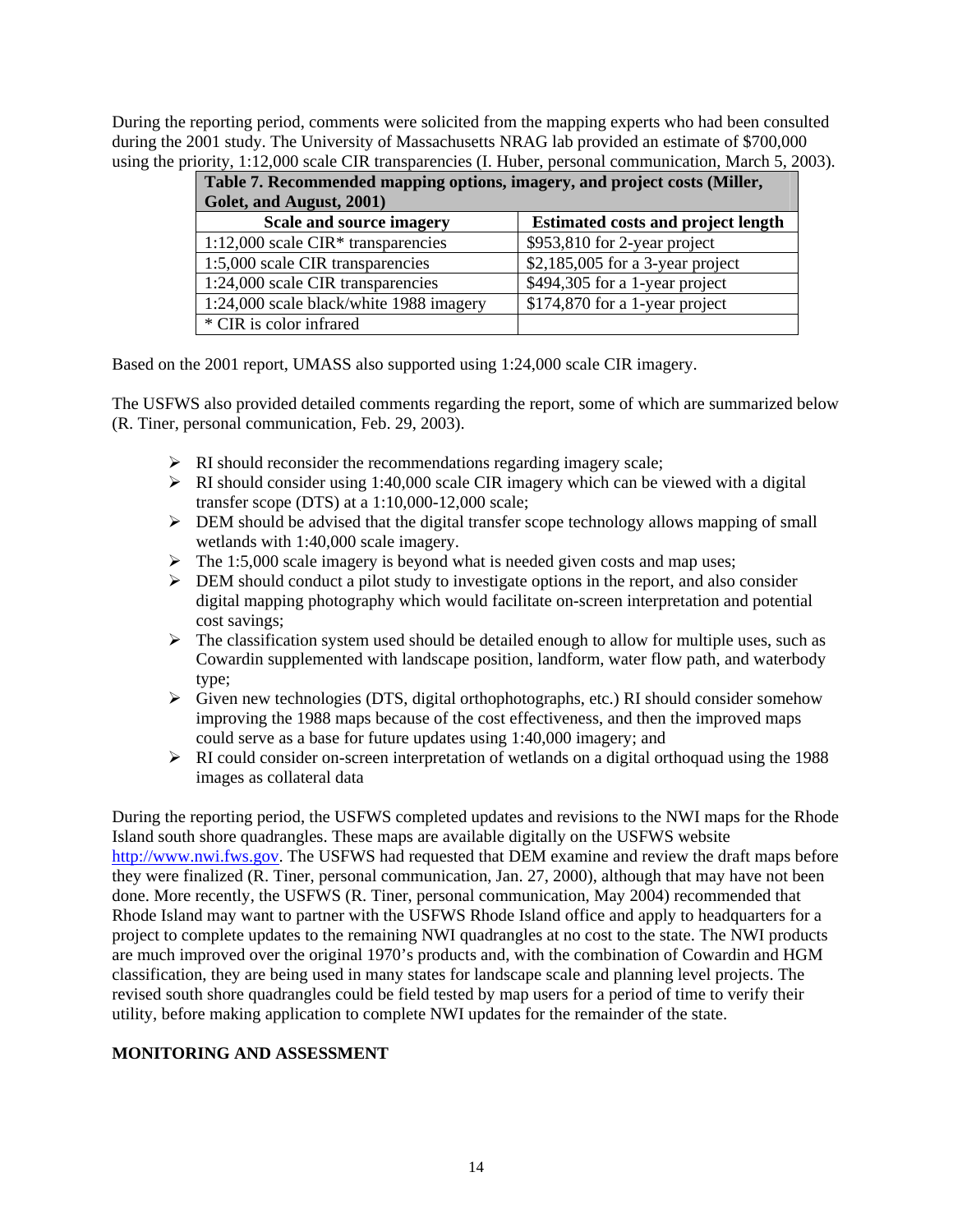With support of the EPA, Region 1, and with NEIWPCC assistance, the Wetlands Protection Program is developing a freshwater wetland biomonitoring plan for the state. Currently there is no routine wetland monitoring in RI, but some research based and regulatory-oriented monitoring. There is a growing need to monitor state wetlands for complex problems, such as invasive species, water withdrawals, buffer alterations, and results of proactive and enforcement-related restorations. The wetland biomonitoring plan will be one element of an overall water-monitoring plan, which is also under development.

During development of the wetland biomonitoring plan, DEM will assess available data, identify and prioritize data needs, identify methods and protocols, and provide estimates of resources needed for implementation. When this project is completed it will provide DEM with an outline of the steps that will be necessary to begin implementation of a biological assessment program for wetlands.

### **LOCAL PROTECTION PROJECTS**

Several EPA-sponsored local protection grant projects were completed during the reporting period. Since completion, several Towns have continued to use the project results for implementation of wetland protection, conservation and restoration.

#### *Town of North Kingstown – Wetlands Action Plan*

The Town developed an action plan to protect wetlands in the community. The wetland-mapping inventory has proved to be one of the most useful outcomes of the project (M. Cohen, personal communication, April 27, 2004). Many residents visit the planning office to view the maps as a preliminary step to see if their property would be suitable for a specific project. Also, as a result of the grant project, the Town has implemented a new, more extensive, ISDS setback of 150 feet and now also requires that all legal non-conforming lots and lots that cannot meet the ISDS setback to submit a denitrification system. The Town is also participating with URI in the Healthy Landscapes Program to discuss wetland buffers and stormwater mitigation with residents. One other result is the adoption of subdivision conservation guidelines.

### *The Nature Conservancy, Audubon Society of Rhode Island, and DEM - Conservation Plan for Tiverton and Little Compton*

The grant partnered The Nature Conservancy, the Audubon Society of Rhode Island, DEM, and local partners in the development of a Conservation Plan for wetland and other natural resource areas in Little Compton and Tiverton (J. Lundgren, personal communication, May 4, 2004). The plan has helped to focus the efforts of the two towns and combine efforts with local partners to look at big picture, watershed wide land conservation. As a result of the study, Little Compton also received a grant for a more in depth assessment of one of the priority tracts, Watson Reservoir, which is Newport's water supply. Overall, the plan coincided with many of the areas in which the Town and environmental groups were already working, but helped to amplify the importance of certain areas, such as Weetamoo Woods.

*Town of Coventry - Wetland Restoration and Enhancement Demonstration Project at Sandy Bottom Road* The grant partnered the Town of Coventry with the Rhode Island Association of Wetland Scientists (RIAWS) in the development of conceptual wetland restoration plans on a 20 acre property on Sandy Bottom Road that was acquired through a Natural Heritage Preservation Commission Open Space grant (B. Narkowitz, personal communication, May 4, 2004). After the completion of this plan, the Town received additional funding from the EPA, as well as grants from U.S. Fish and Wildlife. The next step is to leverage additional support from local and national corporate partners in the form of money and services in order to advance the design and permitting. Currently the area is somewhat inaccessible due to an ongoing sewer project in the town.

# **CONCLUSION**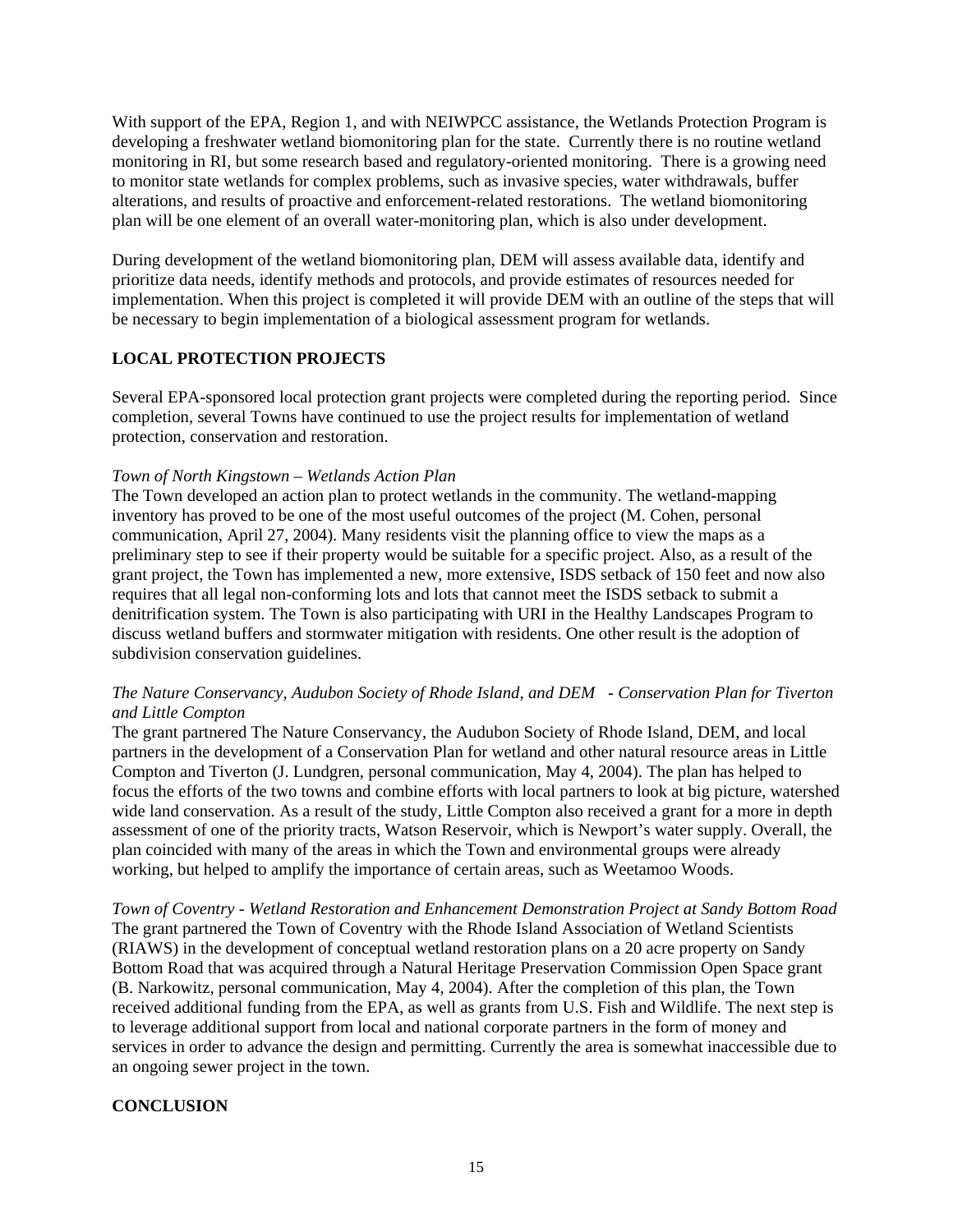Rhode Island is continuing to build a comprehensive wetland program. The permitting program applies stringent avoidance and minimization criteria and permits very little direct loss of wetlands. While ensuring permit compliance continues to be a challenge, positive and effective steps have been taken to improve. Numerous permit-streamlining initiatives have been undertaken during the reporting period to speed responses to applicants. Another objective of streamlining is to reinforce that program time is being spent on projects and tasks that matter. The extent of unauthorized alterations of wetlands, including perimeter and riverbank wetland, also remains a challenge, as well as the Department's ability to followup on areas that have been restored through enforcement actions. Over the years, the compliance program has instituted numerous measures to triage responses to complaints based on their severity. Effective wetland permitting and enforcement involve technical and time-intensive work and there are many necessary tasks that cannot be streamlined. Maintaining a balance of effective wetland protection and timely responses is a constant challenge. With dedicated staff, supervisors, and managers, the RI wetlands program is felt to be highly effective, responsive and adaptive to changing needs.

During the past five and one-half years, and with EPA and NEIWPCC assistance, the wetland program has dedicated non-regulatory staff and grant funds for regulatory support and wetland program development. With partners, stakeholders, and the assistance of DEM staff, rule revisions, outreach materials and events, proactive restoration planning and projects, and development of a monitoring plan have been successfully completed or undertaken.

### **FOR MORE INFORMATION**

For more information about wetland regulation, protection, and outreach activities please see the Rhode Island DEM wetland websites at

<http://www.state.ri.us/dem/programs/benviron/water/permits/fresh/index.htm;>and

http:/[/www.state.ri.us/dem/programs/benviron/water/wetlands/index.htm,](http://www.state.ri.us/dem/programs/benviron/water/wetlands/index.htm)

or contact: Russell J. Chateauneuf, P.E., Chief, RI Department of Environmental Management Groundwater and Wetlands Protection Program Office of Water Resources 235 Promenade Street, Providence, RI 02908 Email: [russ.chateauneuf@dem.ri.gov](mailto:russ.chateauneuf@dem.ri.gov) Phone: 401-222-4700, extension 7700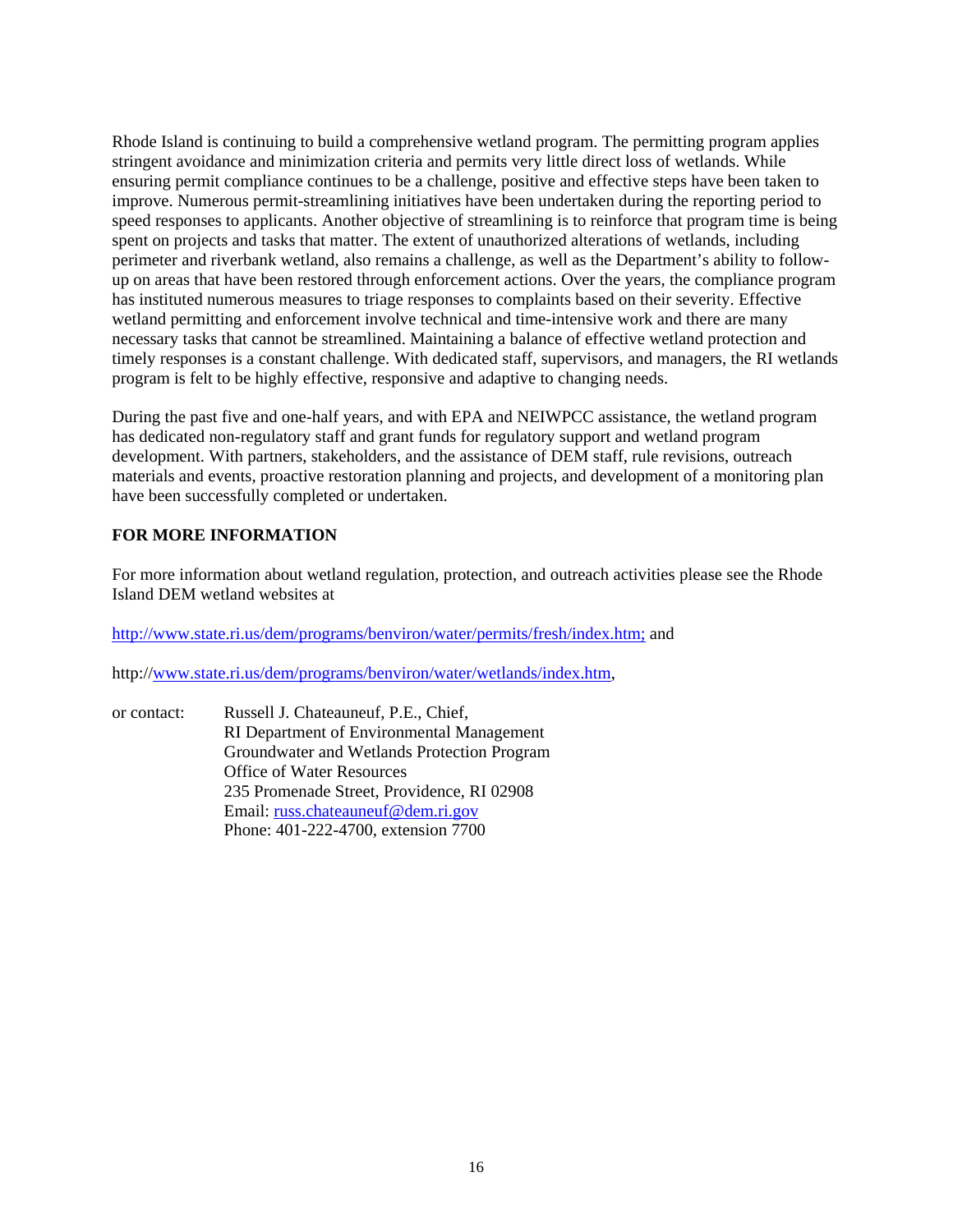#### **REFERENCES**

Cavallaro, L.M. and F.C. Golet. 2002. Outcome of freshwater wetland restorations ordered by the RIDEM Office of Compliance and Inspection. University of Rhode Island, Department of Natural Resources Science, Kingston, Rhode Island. 42 pp.

Getz, T. D. 2001. Wetlands Task Force Final Report. Department of Environmental Management, Providence, Rhode Island. 72pp.

Golet, F.C., D.H.A. Myshrall, N.A. Miller, and M.P. Bradley. 2002. Wetland restoration plan for the Woonasquatucket River Watershed, Rhode Island. University of Rhode Island, Department of Natural Resources Science, Kingston, Rhode Island. 164 pp.

Miller, N.A., F.C. Golet, and P.V. August. 2001. Options for mapping Rhode Island's wetlands: Recommendations based on user needs and technical, logistical, and fiscal considerations. University of Rhode Island, Department of Natural Resources Science, Kingston, Rhode Island. 52 pp.

RIDEM Office of Compliance and Inspection. 2001. Accomplishment summary for year 2001. Department of Environmental Management, Providence, Rhode Island. 12pp.

RIDEM Office of Compliance and Inspection. 2002. Accomplishment summary for year 2002. Department of Environmental Management, Providence, Rhode Island. 22pp.

RIDEM Office of Compliance and Inspection. 2003. Accomplishment summary for year 2003. Department of Environmental Management, Providence, Rhode Island. 25pp.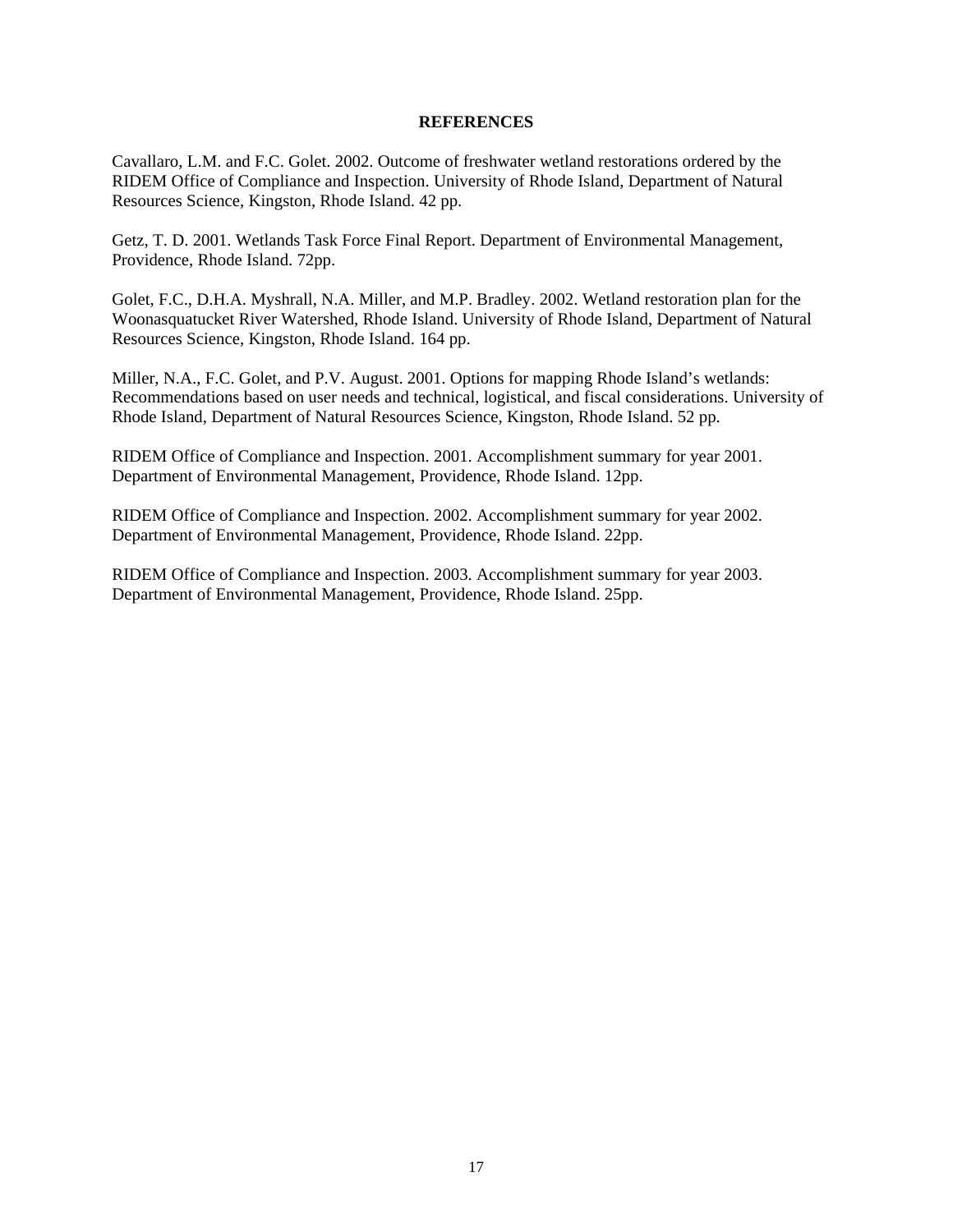# **APPENDIX A**

Following are tables modified from the Wetland Task Force Final Report (March 21, 2001) including the status of ongoing and completed tasks and projects. Tasks and projects that were completed and reported in the Year-End Report (2001) have been dropped from these tables.

| Table 2. Projects Common to the Wetlands Task Force Recommendations and the DEM Work Plan |                         |                         |  |
|-------------------------------------------------------------------------------------------|-------------------------|-------------------------|--|
| <b>Project Description</b>                                                                | <b>Issue Originator</b> | <b>Status</b>           |  |
| Continue to develop Freshwater Wetland Restoration Strategy                               | EPA, DEM                | Woon. Wetland           |  |
|                                                                                           | WW-5d, WWO-2a           | <b>Restoration Plan</b> |  |
|                                                                                           |                         | completed 03/05.        |  |
| Complete background research and outline issues for statewide Wetland                     | EPA, DEM                | Postponed.              |  |
| Conservation Plan. Coordinate planning with other Office of Water Resources               | WW-5d                   | Background              |  |
| plans.                                                                                    |                         | research by 06/05.      |  |

| Table 3. Proposed Freshwater Wetland Rules Development |                                                                                                                                                            |                                         |  |  |
|--------------------------------------------------------|------------------------------------------------------------------------------------------------------------------------------------------------------------|-----------------------------------------|--|--|
| <b>Rule</b>                                            | <b>Proposed Revisions #2</b>                                                                                                                               | <b>Status</b>                           |  |  |
| 8.04                                                   | Revise the fee schedule to simplify both the presentation and the way the fees are calculated.                                                             | Draft complete.                         |  |  |
|                                                        | Eliminate the fee additives (per sq. ft. of alteration, etc.). Eliminate fees for municipalities.                                                          | (Munic. fees will                       |  |  |
|                                                        | Otherwise strive for revenue neutral fees.                                                                                                                 | not be dropped)                         |  |  |
| 6.00                                                   | Reorganize the rules for readability and clarity: improve application requirements and process                                                             | $3rd$ draft complete &                  |  |  |
| through                                                | descriptions, improve table of contents, and add an index. These revisions will be more                                                                    | reviewed.                               |  |  |
| 14.00                                                  | presentation than content.                                                                                                                                 | Comments under                          |  |  |
|                                                        |                                                                                                                                                            | review.                                 |  |  |
| 6.00                                                   | Remove rules that address internal administrative operating procedures and create a new                                                                    | Analyzed with                           |  |  |
| through                                                | management procedure document as appropriate.                                                                                                              | reorganized rule                        |  |  |
| 14.00                                                  |                                                                                                                                                            |                                         |  |  |
| 3.00                                                   | Expand administrative findings section to discuss the significance of the bordering areas<br>(perimeter wetland and riverbank wetland) in scientific terms | Draft complete &<br>reviewed. Postponed |  |  |
|                                                        |                                                                                                                                                            | to $P3$ .                               |  |  |
| 8.07 B.                                                | Delete these rules and develop a policy whereby meetings with the Program (as opposed to w/                                                                | Draft complete and                      |  |  |
| 8.07 C.                                                | OTCA) will be scheduled and conducted.                                                                                                                     | reviewed.                               |  |  |
| Rule                                                   | <b>Proposed Revisions #3</b>                                                                                                                               | <b>Status</b>                           |  |  |
|                                                        | Develop new <i>Determination of Applicability</i> application for those ~75 applicants per year who                                                        | Advanced to P2                          |  |  |
|                                                        | file a Request for Preliminary Determination and receive determination of non-jurisdiction.                                                                | rules.                                  |  |  |
|                                                        | Roll applicant into the Preliminary Determination process if it is determined that an alteration is                                                        |                                         |  |  |
|                                                        | proposed.                                                                                                                                                  |                                         |  |  |
| ----                                                   | Develop new Abbreviated Request for Preliminary Determination application (PD1) with                                                                       | Advanced to P2                          |  |  |
|                                                        | reduced requirements for specific projects including planting projects and alterations to already                                                          | rules.                                  |  |  |
|                                                        | developed residential lots.                                                                                                                                |                                         |  |  |
|                                                        | Develop new regulatory timelines to approve complete applications, by application type.                                                                    | Decision not to                         |  |  |
|                                                        | Investigate refunding permit fees, if review times are not met.                                                                                            | include timelines in                    |  |  |
| 14.00 &                                                | Evaluate site plan requirements, particularly for small projects such as single family residential.                                                        | rules.<br>Some consideration            |  |  |
| App. 5                                                 |                                                                                                                                                            | in P2 rules.                            |  |  |
|                                                        |                                                                                                                                                            |                                         |  |  |
| 6.13                                                   | Consider revising exemption to allow others beside DEM FWS to undertake conservation                                                                       |                                         |  |  |
|                                                        | projects as exempt activities or as a "FONSI"                                                                                                              |                                         |  |  |
| 7.01 B                                                 | Develop guidelines, BMPs, and/or performance standards for major projects outside of wetland                                                               |                                         |  |  |
|                                                        | jurisdictional areas that have the potential for significant wetland impacts.                                                                              |                                         |  |  |
|                                                        |                                                                                                                                                            |                                         |  |  |
| 6.03L                                                  | Clarify the exemption on replacement of shoreline structures as to "in-kind" materials.                                                                    |                                         |  |  |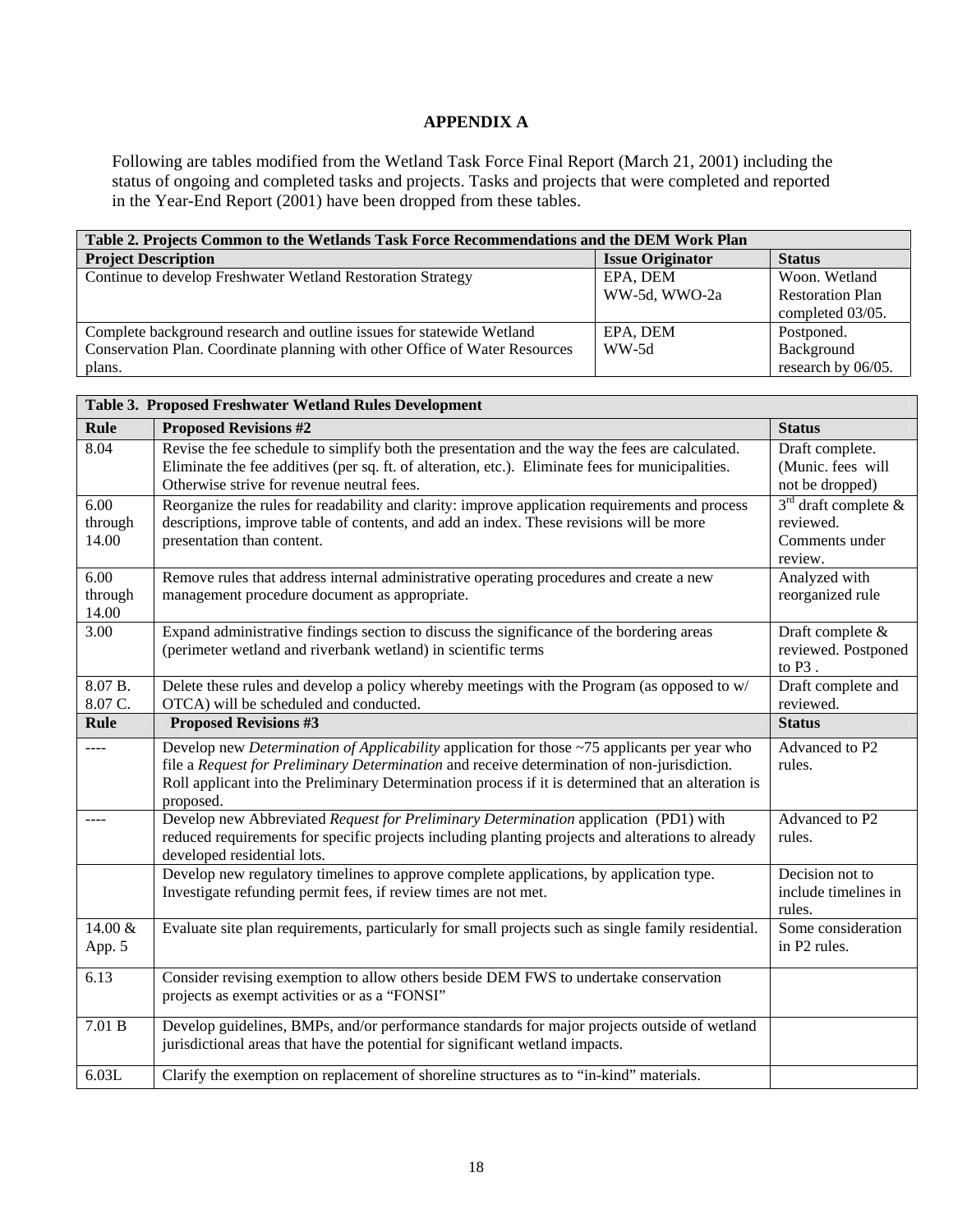|          | Evaluate the CRMC fact sheet on program differences and revise rules as agreed upon. For<br>example, the length of time permits are valid differs. |                                  |
|----------|----------------------------------------------------------------------------------------------------------------------------------------------------|----------------------------------|
| 6.00     | Revisit rule 6.00 and consider expanding the list of exempt activities.                                                                            | 3 new exemptions.                |
| App. 1   | Revisit appendix 1 and consider expanding the list of activities considered insignificant<br>alterations.                                          | Considered in P2<br>rules.       |
| $5.00++$ | Develop and add buffer zone and setback rules.                                                                                                     | Background<br>research complete. |
| Rule     | <b>Proposed Revisions #4</b>                                                                                                                       | <b>Status</b>                    |
| Several  | Revisions to facilitate water quality improvement and wildlife habitat projects (phase 2)                                                          | After Rules 3                    |

#### **Table 4. Final Policy Recommendations Policy Changes Description Project**  Project **Originator Status**  Develop policy that encourages water quality and wildlife habitat projects. (Phase 1 regulations) BPE-4; DEM Development of Water Quality and Wetland Restoration team with goals and objectives. Develop trial policy for pre-application field meetings for problem wetland edges.  $\overline{C-3}$ Develop policy for pre-application meetings with Program IM-1 Due with Phase 2 Rules Establish ISDS / Wetlands coordinated field review for projects that are near but outside regulated wetland. Alt. C-2 Develop policy that promotes planting projects with recommended species and Best Management Practices DEM, BPE-2 Due with Phase 2 rules and exemption. Develop buffer zone and setback concept: a) Develop permit condition that identifies area to remain undisturbed as a buffer zone; b) Buffer zone mitigation and setbacks especially for residential lots. CRMCa) Complete b) To be analyzed with Phase 3 Rules

| <b>Table 5. Final Administrative Recommendations</b>                                                                                                                                          |                              |                                   |
|-----------------------------------------------------------------------------------------------------------------------------------------------------------------------------------------------|------------------------------|-----------------------------------|
| <b>Administrative Changes Description</b>                                                                                                                                                     | <b>Project</b><br>Originator | <b>Project Completion</b><br>Date |
| Revise the application form to encourage applicant's address to improve service to<br>applicant; also add checkoff for CEC projects.                                                          | <b>DEM</b>                   |                                   |
| Redesign (simplify) existing application package (w/Rules 3).                                                                                                                                 | <b>DEM</b>                   | Due with Rules 3                  |
| CRMC and DEM will develop a coordinated review process for applications for<br>projects on the DEM side of the jurisdictional boundary and are located in CRMC's<br>Special Management Plans. | CRMC-1c                      | Complete                          |

| <b>Table 6. Final Outreach Recommendations</b>                                       |              |                           |  |  |
|--------------------------------------------------------------------------------------|--------------|---------------------------|--|--|
| <b>Project Description</b>                                                           | <b>Issue</b> | <b>Project Completion</b> |  |  |
|                                                                                      | Originator   | Date                      |  |  |
| Work with OTCA and continue the development of additional fact sheets on application | <b>DEM</b>   | Ongoing                   |  |  |
| types through the Phase 3 rules.                                                     |              |                           |  |  |
| Make list and location of pending applications available on the DEM Website and      | $O&E-1&5c$   | Pending FY04 grant        |  |  |
| update frequently, especially for municipalities.                                    |              | application to EPA.       |  |  |
| Update 1990 brochure for realtors.                                                   | <b>DEM</b>   | Substituted               |  |  |
|                                                                                      |              | communication flyer.      |  |  |
|                                                                                      |              | Complete.                 |  |  |
| Develop recommended drainage methodology for consultants to facilitate faster and    | <b>DEM</b>   | Partially complete. Web   |  |  |